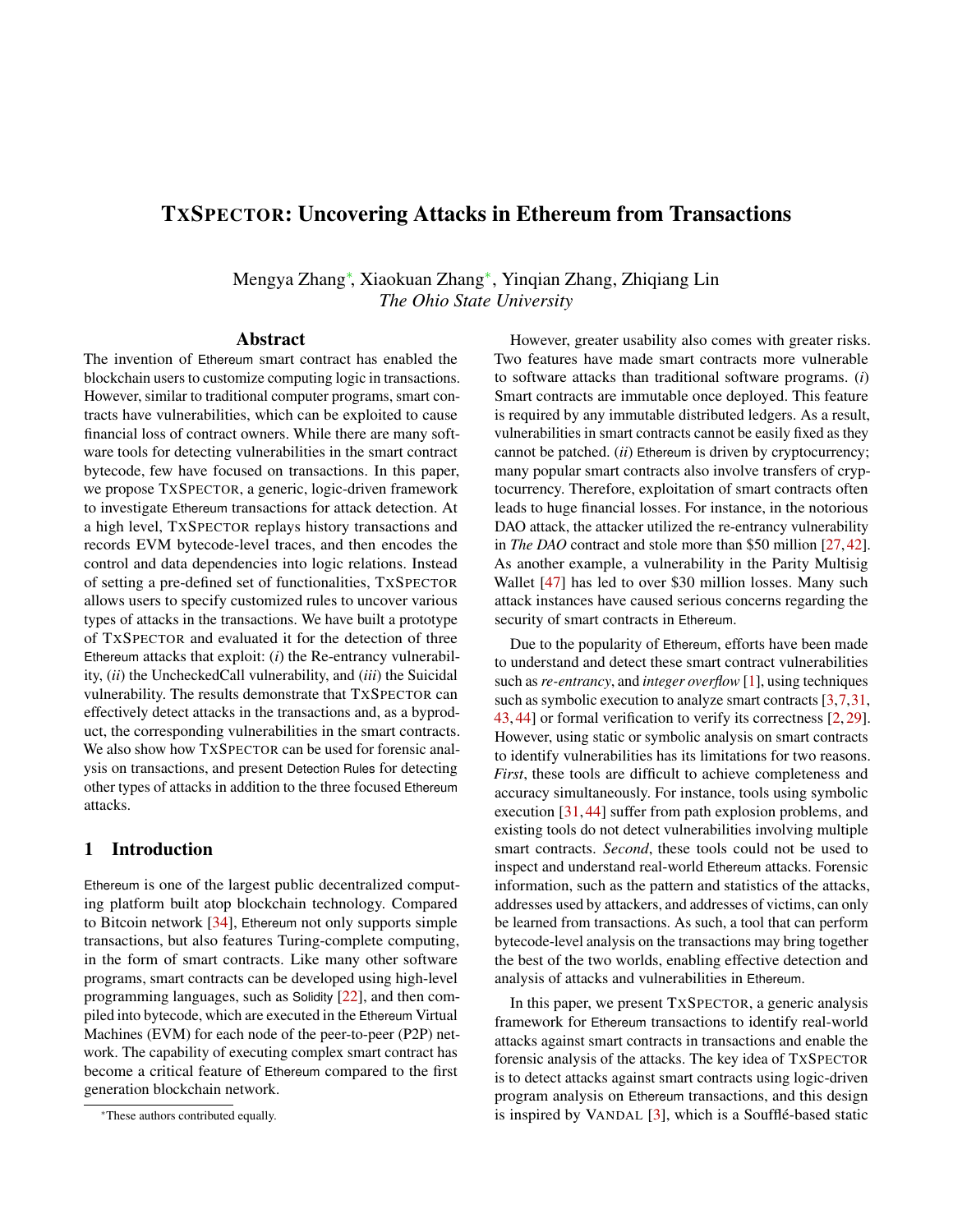analysis tool for EVM bytecode. The challenges to perform logic-driven analysis on transactions, however, are twofold: *First*, new methods need to be developed to extract data and control dependencies in Ethereum transactions and encode them into logic relations. *Second*, while the number of smart contracts are small, transaction volumes can be huge. Therefore, tracing and analyzing Ethereum transactions requires innovative approaches to optimize the performance.

TXSPECTOR addresses these challenges as follows. *First*, it replays transactions on the blockchain and records bytecodelevel traces of the transaction execution. The transaction replay can be achieved all at once or incrementally as new transactions are appended to the blockchain. To avoid repeated efforts, a database of bytecode-level execution traces is built, which can be reused. *Second*, it constructs Execution Flow Graphs (EFGs) to encode the control and data dependencies. *Third*, it extracts logic relations from the EFGs and stores them into databases. *Fourth*, it uses user-specific logic rules (dubbed Detection Rules) to query the databases. TXSPECTOR supports arbitrary Detection Rules defined by users, which enables them to study any aspect of their interests. To the best of our knowledge, TXSPECTOR is the *first* generic framework to perform bytecode-level, logic-driven analysis on Ethereum transactions.

As proof of concept, we apply TXSPECTOR to detect Ethereum attacks that exploit (*i*) the Re-entrancy vulnerability, (*ii*) the Unchecked Call vulnerability, and (*iii*) the Suicidal vulnerability. Our empirical evaluation results on real-world Ethereum transactions show that TXSPECTOR can detect attacks from transactions with a low false positive rate. We also perform a forensic study on the transactions flagged by TXSPECTOR, which reveals several interesting findings of these attacks. In addition to the three focused vulnerability exploits, we also present a number of Detection Rules for readers of interest in [Appendix A](#page-16-4) for other vulnerabilities, such as the Timestamp Dependence vulnerability, the Misuse-of-origin vulnerability, and the FailedSend vulnerability.

Contributions. In short, we make the following contributions in this paper:

- New framework. We present TXSPECTOR, the *first* generic and logic-driven framework for inspecting the real-world attacks in Ethereum transactions at bytecode level.
- Comprehensive evaluation. We evaluate TXSPEC-TOR's effectiveness in detecting three types of attacks that exploit the corresponding smart contract vulnerabilities.
- Novel application. We demonstrate a number of use cases of TXSPECTOR as a forensic analysis tool and perform detailed security analysis on real-world Ethereum transactions.

• Open source. To ease the follow-up research for transaction related analysis, we make TXSPECTOR available to the research community under an open-source license at https://github.[com/OSUSecLab/TxSpector](https://github.com/OSUSecLab/TxSpector).

#### 2 Background and Related Work

In this section, we first provide the necessary background  $(\S_2.1)$  related to Ethereum including smart contracts and transactions, and then present the corresponding related work  $(\S2.2)$  to motivate our research.

#### <span id="page-1-0"></span>2.1 A Primer on Ethereum Smart Contract

A smart contract is a program of general purpose and executed on a blockchain. It can utilize three memory regions to perform data operations during execution: stack, memory, and storage. A (data) stack is a virtual stack that can be used to store data. Note that EVM also has a call stack, which is different from the data stack. The memory is a byte-addressable region allocated at run-time. Storage is a key-value store that maps 256-bit words to 256-bit words. The stack and memory are both volatile, meaning that the data stored are cleared after each execution. However, the storage is persistent, which can be used to store data across transactions. As a result, the gas price for storage operations are much higher than stack and memory operations.

Currently, EVM supports over 150 OPCODEs [\[18,](#page-15-9) [46\]](#page-16-5). They can be classified into five categories [\[4\]](#page-15-10) based on the target the instruction operates:

- Category 1: OPCODEs that do not operate on any data structures (*e.g.*, JUMPDEST).
- Category 2: OPCODEs that perform stack operations (*e.g.*, PUSHx) or operate on existing values in the stack (*e.g.*, ADD).
- Category 3: OPCODEs that retrieve information from the blockchain (*e.g.*, TIMESTAMP) or the current transaction (*e.g.*, ORIGIN).
- Category 4: OPCODEs that read/write the memory (*e.g.*, MSTORE).
- Category 5: OPCODEs that read/write the storage (*e.g.*, SSTORE).

Similar to Bitcoin, Ethereum also has a P2P network maintained by Ethereum workers (nodes). To submit a transaction, the user needs to pay a fee called *gas* as an incentive for Ethereum workers to execute the transaction. The *gas* is measured by *Ether*, the cryptocurrency associated with Ethereum. The amount of *gas* needed for each transaction is calculated based on the OPCODEs it includes [\[46\]](#page-16-5). If there is not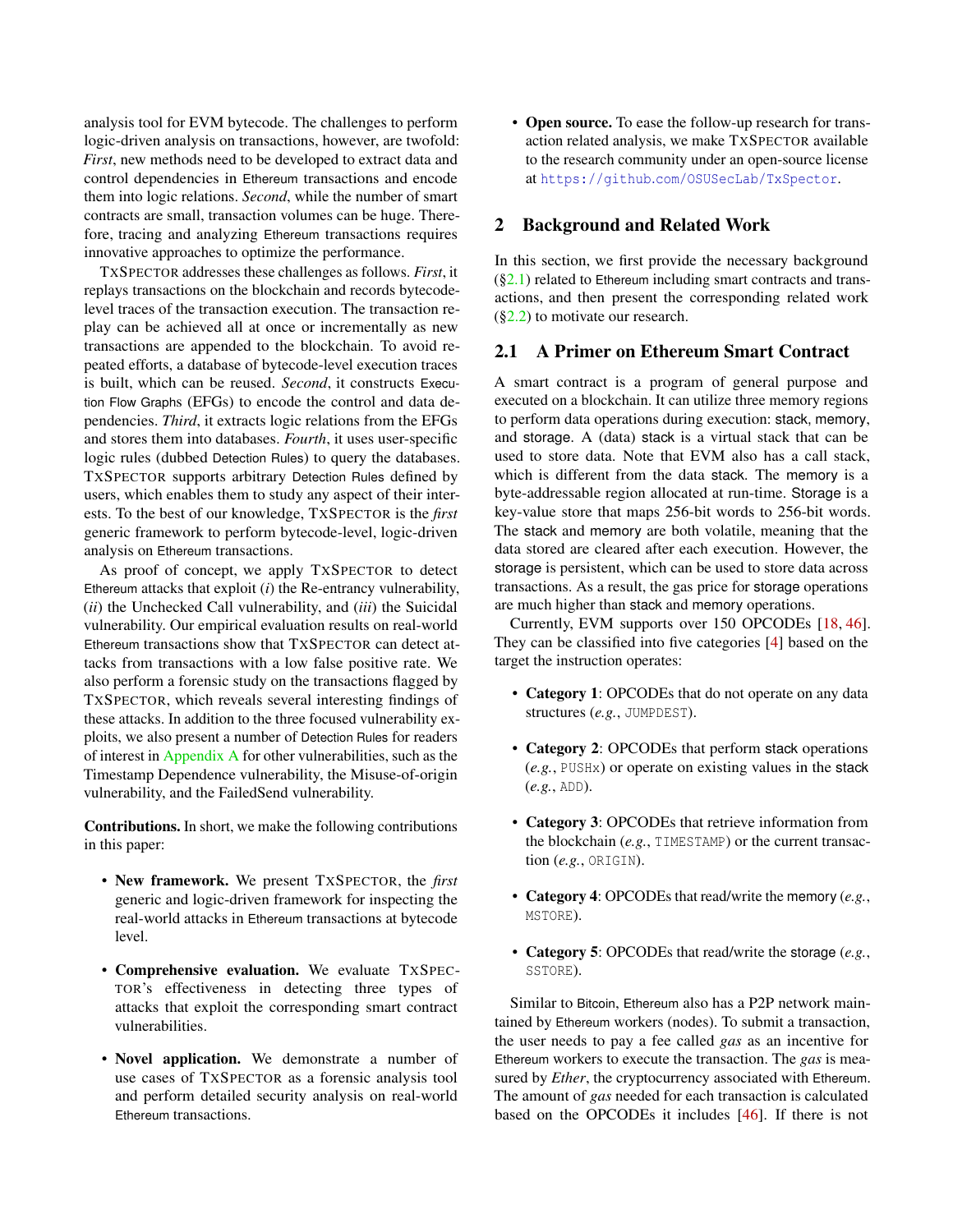enough *gas* for executing the transaction, the execution will abort and all the changes will be reverted. However, the *Ether* used during the process will not be refunded. The adoption of *gas* also prevents malicious transactions (*e.g.*, transactions with infinite loops) from jeopardizing the network.

There are two types of accounts in Ethereum: Externally Owned Accounts (EOAs) and Contract (*i.e.*, smart contracts) Accounts [\[10\]](#page-15-11). Both types of accounts have the ability to perform Ether transfers. The main difference between them is that smart contracts have the associated bytecode that may be executed, while EOAs do not have any code. In Ethereum, transactions are triggered by EOAs. There are three types of transactions:

- Type 1: Transferring *Ether* between EOAs;
- Type 2: Deploying a new smart contract on Ethereum;
- Type 3: Executing a function of a deployed contract.

The *Ether* transferring transactions do not involve smart contracts; *i.e.*, there is no code execution when processing these transactions. However, to deploy a new smart contract or execute a function of a smart contract, the EVM needs to execute the related bytecode.

Similar to traditional computer programs, smart contracts also contain bugs. Some of them might be exploited by malicious attackers; these bugs are called *vulnerabilities*. There are a number of vulnerabilities identified on smart contracts [\[1\]](#page-15-3). To take advantage of these vulnerabilities, attackers need to craft smart contracts and issue transactions targeting the vulnerable ones. Therefore, *attacks* are related to specific transactions, while the root causes of the attacks are the *vulnerabilities* of smart contracts.

### <span id="page-2-0"></span>2.2 Related Work

Analysis of transactions. Very few prior studies have performed transaction-based security analysis on Ethereum [\[24,](#page-15-12) [37,](#page-16-6) [38\]](#page-16-7). SEREUM [\[38\]](#page-16-7) performs dynamic taint tracking during the execution of transactions to detect a variety of reentrancy attacks (*e.g.*, cross-function re-entrancy, delegated re-entrancy, and create-based re-entrancy). It only focuses on re-entrancy attacks, which motivates TXSPECTOR to support customized Detection Rules for the detection of various other attacks. ECFCHECKER [\[24\]](#page-15-12) is another transaction analysis tool that detects if the execution of a smart contract is Effectively Callback Free (ECF), a property that holds for smart contracts that are not vulnerable to re-entrancy attacks. The focus of ECFCHECKER is the re-entrancy vulnerability in smart contracts, while TXSPECTOR is a tool to uncover attacks in transactions. Perez *et al.* [\[37\]](#page-16-6) recently performed a survey on 21,270 vulnerable smart contracts and their related transactions. While a Datalog-based approach is also adopted, which has inspired TXSPECTOR, the focus of their study was

<span id="page-2-1"></span>

| <b>Systems</b>            |  | Michael Back Heoplan<br>Tr Order Dependence<br>State Departments |   | Restricted Transfer | Lineeured Balance<br>Misukechiarigin |  | Integer Overhow | Denislat St. Service |
|---------------------------|--|------------------------------------------------------------------|---|---------------------|--------------------------------------|--|-----------------|----------------------|
| OYENTE <sup>[31]</sup>    |  |                                                                  |   |                     |                                      |  |                 |                      |
| <b>ZEUS</b> [29]          |  |                                                                  |   |                     |                                      |  |                 |                      |
| SECURIFY [44]             |  |                                                                  |   |                     |                                      |  |                 |                      |
| VANDAL <sup>[3]</sup>     |  |                                                                  |   |                     |                                      |  |                 |                      |
| GIGAHORSE <sup>[23]</sup> |  |                                                                  |   |                     |                                      |  |                 |                      |
| MAIAN [35]                |  |                                                                  |   |                     |                                      |  |                 |                      |
| SLITHER <sup>[20]</sup>   |  |                                                                  |   |                     |                                      |  |                 |                      |
| MYTHRIL <sup>[7]</sup>    |  |                                                                  |   |                     |                                      |  |                 |                      |
| ETHBMC <sup>[21]</sup>    |  |                                                                  |   |                     |                                      |  |                 |                      |
| SEREUM <sup>[38]</sup>    |  |                                                                  | ★ |                     |                                      |  |                 |                      |
| <b>ECFCHECKER</b> [24]    |  |                                                                  | ★ |                     |                                      |  |                 |                      |
| <b>TXSPECTOR</b>          |  |                                                                  |   |                     |                                      |  |                 |                      |

Table 1: Comparison of TXSPECTOR and related works.  $\blacktriangle$ : vulnerabilities in smart contracts;  $\bigstar$ : attacks in transactions.

the survey of smart contract vulnerabilities; they only analyzed the transactions related to the smart contracts flagged by other tools. TXSPECTOR instead is a tool that performs attack detection and forensic analysis on transactions, which does not rely on smart contracts. Moreover, TXSPECTOR supports customized rules which goes beyond the existing vulnerabilities and attacks.

Analysis of smart contracts. Symbolic execution tools, such as OYENTE [\[31\]](#page-15-6), MAIAN [\[35\]](#page-15-14), SECURIFY [\[44\]](#page-16-3), TEETHER [\[30\]](#page-15-17), MYTHRIL [\[7\]](#page-15-5) and MANTICORE [\[43\]](#page-16-2), have been developed to detecting specific vulnerabilities and bugs in smart contracts. While symbolic execution is a powerful approach for discovering bugs, it suffers from the *path explosion* problem and does not scale well. Although not using symbolic execution, SLITHER [\[20\]](#page-15-15) performs data flow analysis and taint analysis to detect vulnerabilities in solidity programs. SLITHER also suffers from the limitations of other static tools. Closest to ours is VANDAL [\[3\]](#page-15-4), a static analysis framework extracting logic relations from smart contract bytecode for logic-based analysis. While VANDAL studies the smart contracts, TXSPECTOR analyzes the transactions. To study the dynamic information contained in transactions, TXSPECTOR has to overcome a number of technical challenges (*e.g.*, tracing real values of arguments), which are presented in detail in the following sections. Most recently, ETHBMC [\[21\]](#page-15-16) was proposed to check the smart contract code using bounded model checking based on symbolic execution. EthBMC can capture inter-contract relations, cryptographic hash functions, and memcopy-style operations, and it can be used to detect suicidal and unsecured balance vulnerabilities.

Formal verification of smart contracts. Bhargavan *et al.* [\[2\]](#page-15-7) presented EVM\* and Solidity\*, which can translate smart contract source sode and bytecode into  $F^*$  [\[40\]](#page-16-8) programs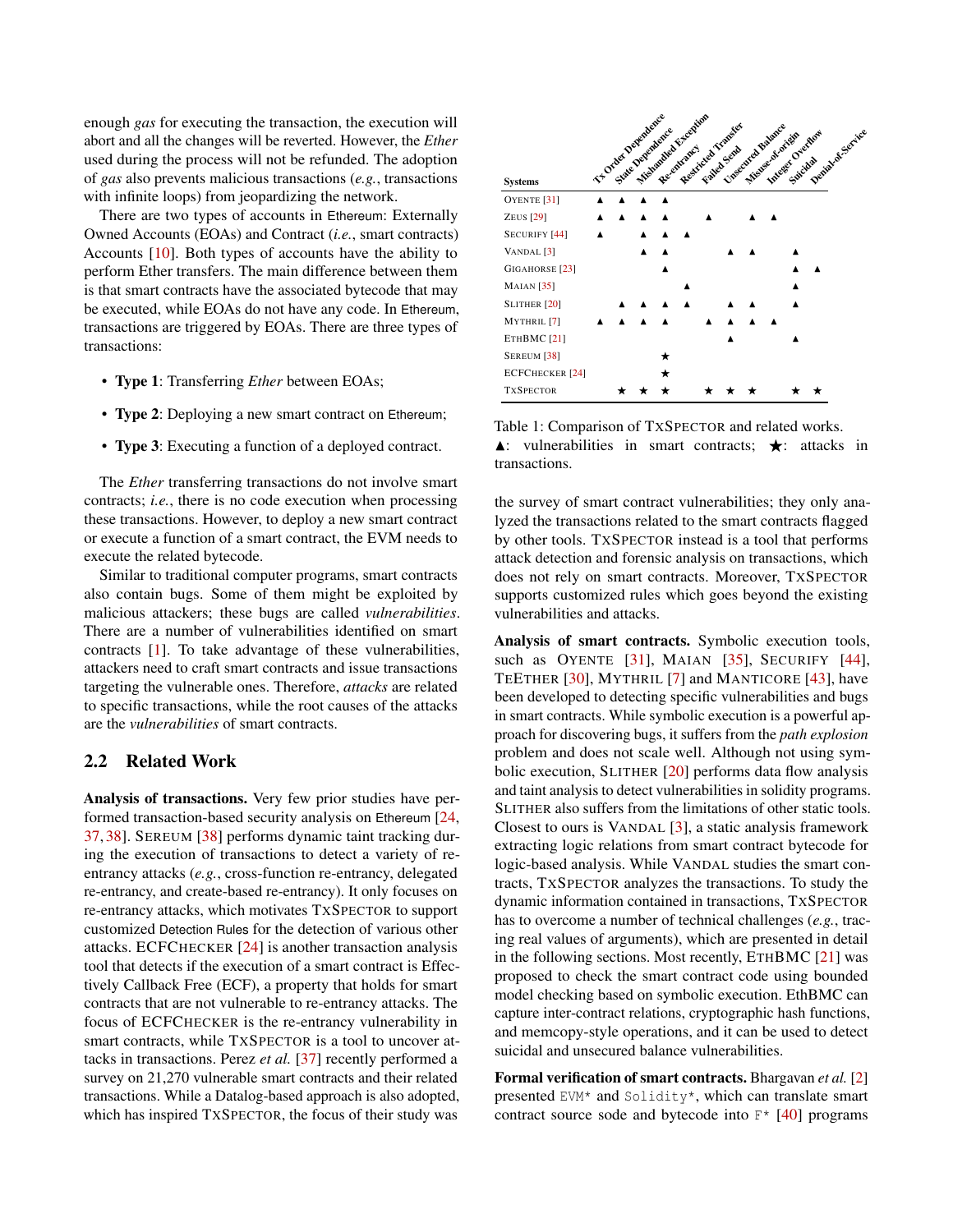that can be formally verified. ZEUS [\[29\]](#page-15-8) is a framework for analyzing safety properties of smart contracts. It translates smart contracts to LLVM IR, adds verification predicates, and feeds them to a verification engine for verification. KEVM [\[26\]](#page-15-18) is the first fully executable formal semantics of the EVM, which is implemented using the K framework. Park *et al.* [\[36\]](#page-15-19) extended KEVM and added a few optimizations.

Summary. [Table 1](#page-2-1) compares TXSPECTOR with these related works. While static tools like OYENTE [\[31\]](#page-15-6) and ZEUS [\[31\]](#page-15-6) are able to identify one or multiple vulnerabilities in smart contracts, none could be applied to all of them. Moreover, they are not capable of detecting attacks in transactions. Dynamic tools such as SEREUM [\[38\]](#page-16-7) and ECFCHECKER [\[24\]](#page-15-12) can detect Ethereum attacks, but they only target re-entrancy attacks. In contrast, TXSPECTOR is capable of detecting various attacks and performing forensic analysis on Ethereum transactions. The dynamic information is crucial in TXSPECTOR, and it is the biggest difference between TXSPECTOR and other static analysis tools. However, TXSPECTOR cannot detect some attacks/vulnerabilities, which will be discussed in [§7.4.](#page-7-0)

#### 3 TXSPECTOR Overview

Objectives. TXSPECTOR is a software framework for performing logic-driven analysis on Ethereum transactions to uncover attacks and vulnerabilities with three objectives. *First*, it is designed to be a *generic* analysis framework for Ethereum transactions, rather than tailored to detect specific attacks in Ethereum. To this end, it gradually converts transactions into abstractions, without losing important information of the original transactions. *Second*, it is *flexible* and can be extended to analyze transactions in multiple aspects including even non-security related analysis by customizing the Detection Rules. *Third*, TXSPECTOR is also designed to be *performant*. Although it is impossible to perform *generic* attack detection in real-time using the logic-driven framework, efforts have been made to significantly reduce both storage and performance overheads of conducting analysis using TXSPECTOR.

Scope. The focus of TXSPECTOR is to detect *attacks* from Ethereum transactions based on the given Detection Rules. Since executing a transaction is basically executing bytecode snippets from multiple smart contracts, TXSPECTOR can also reveal *vulnerabilities* of smart contracts as a byproduct. Therefore, TXSPECTOR is able to identify *attacks* that happened in the blockchain through transactions, as well as the vulnerable smart contracts related to those transactions. However, TXSPECTOR is not designed to detect vulnerabilities in smart contracts, which is aimed by most static analysis tools.

Overview. TXSPECTOR consists of four components [\(Figure 1\)](#page-3-0). Trace Extractor  $(\S 4)$  executes Ethereum transactions and generates bytecode-level traces, which are stored

<span id="page-3-0"></span>

Figure 1: Components and the workflow of TXSPECTOR.

in the Trace Database (DB) for further processing. The bytecode-level traces are then parsed by Execution Flow Graph Generator  $(\S 5)$  for the construction of Execution Flow Graphs (EFGs). Logic Relation Builder ( $\S6$ ) traverses this EFG to extract data and control dependencies and then expresses them into logic relations, which are stored in the Logic Relation DB. Finally, Attack Detector ([§7\)](#page-5-1) takes user-specified Detection Rules as inputs to query the Logic Relation DB and outputs the final attack report.

### <span id="page-3-1"></span>4 Trace Extractor

Trace Extractor executes Ethereum transactions inside the Ethereum Virtual Machine (EVM) and records the bytecodelevel traces during the execution. A bytecode-level trace is a sequence of 3-tuples. For each OPCODE of the bytecode that is executed by the EVM, Trace Extractor logs its program counter (PC) in the EVM, OPCODE, and its arguments (ARGS) into a 3-tuple, {<PC>; <OPCODE>; <ARGS>}, where the PCs are used to identify OPCODEs by their relative locations in the bytecode. To reduce the data redundancy, Trace Extractor only records the arguments that are not generated from the stack. Because one transaction may indirectly invoke multiple smart contracts, a single bytecode-level execution trace may be generated from the execution of one or more smart contracts. Metadata of the transaction is also recorded, such as the address of the transaction receiver and the timestamp of the transaction.

To replay Ethereum transactions and collect the traces, we modified the Go-Ethereum EVM (version 1.8.0) to extract the transaction traces and store them with related metadata in Trace DB. Not all OPCODEs need to be recorded. Type 1 transactions (defined in  $\S2.1$ ) are transactions between EOAs, and there is no bytecode associated with them. Therefore, Trace Extractor only records Type 2 and Type 3 transactions.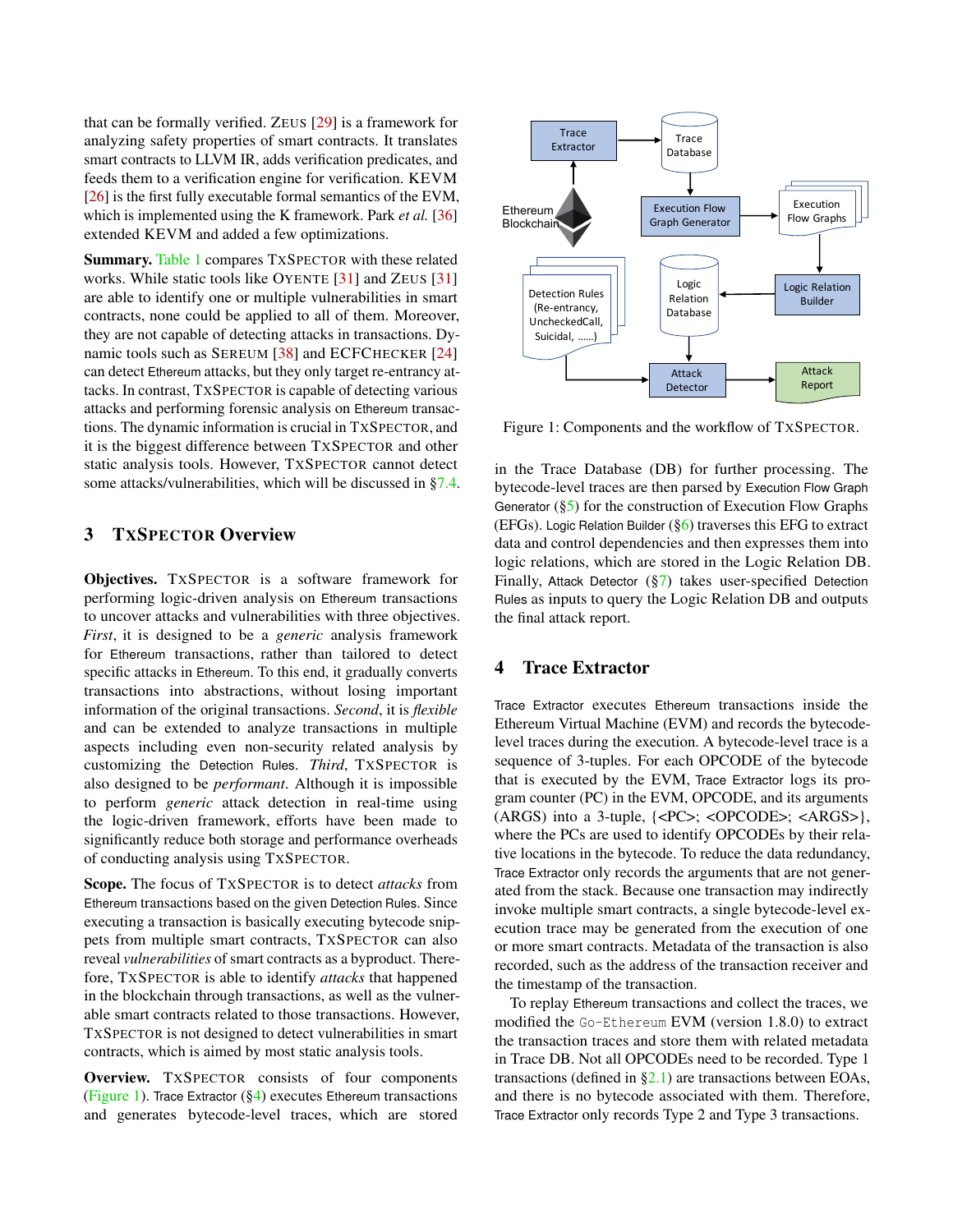Modifications for **Go-Ethereum** EVM. To record the transaction traces as shown in [Listing 1,](#page-4-1) we modified the Go-Ethereum EVM to log related information of the OPCODEs. More specifically, the modified EVM logs the arguments of the following three types of OPCODEs:

- Blockchain/transaction related operations (Category 3 defined in [§2.1\)](#page-1-0). This type includes OPCODEs that need to fetch data from the blockchain or the current transaction. For example, TIMESTAMP fetches the Unix timestamp of the current block; CALLER retrieves the address of the caller.
- Memory/Storage related operations (Category 4 and 5). Here, Trace Extractor only records OPCODEs that read data from memory/storage, *i.e.*, MLOAD and SLOAD. Note that there is no need to record the arguments of MSTORE and SSTORE, since they only require data from the stack, which can be obtained from other parts of the trace.
- PUSH operations. This type includes all PUSH OP-CODEs, *i.e.*, PUSH<sub>*i*</sub>,  $i = 1, \dots, 32$ .

For the rest OPCODEs, it only records the PC values and the OPCODEs, since there is no need to log the arguments.

Example traces. The trace logged by Trace Extractor is similar to the disassembled EVM bytecode. Specifically, a trace is a sequence of 3-tuples, {<PC>; <OPCODE>; <ARGS>}. One transaction trace snippet is shown in [Listing 1.](#page-4-1) The major difference between the traces and the disassembled bytecode is that the recorded traces also contain the real values used in the transaction.

<span id="page-4-1"></span>



<span id="page-4-3"></span>Listing 2: IR Snippet

Trace DB. The trace DB stores the recorded bytecode-level traces and related metadata while executing the transactions. Specifically, each trace of a transaction can involve more than one smart contract since multiple smart contracts may be invoked, and the metadata includes the information of (*i*) the transaction sender (*i.e.*, the sending party of a transaction), (*ii*) the transaction receiver (*i.e.*, the receiving party), and (*iii*) the timestamp (*i.e.*, the date and time at which a transaction is included in a block) of the transaction.

### <span id="page-4-0"></span>5 Execution Flow Graph Generator

To express the control-flow more explicitly, Execution Flow Graph Generator builds Execution Flow Graphs (EFGs) that encode the control and data-flow information of the traces into

<span id="page-4-2"></span>

Figure 2: An example of Execution Flow Graph.

graphs. Since the bytecode-level traces are generated from transactions, there is no unresolved branch in the EFG. Therefore, the execution flow is sequential in each smart contract. A node in an EFG represents the execution of one smart contract, which contains the bytecode-level execution trace generated by this contract. An edge in an EFG represents a control-flow transfer from one smart contract to another.

The Execution Flow Graph Generator parses the bytecode-level traces to construct the Execution Flow Graphs (EFG). Since the trace is dynamically generated, there is no *unresolved* branch and each JUMP only has one destination. The nodes and edges in the EFGs are created in the following ways:

- Node. Execution Flow Graph Generator generates a new node when the execution flow is altered from one Smart contract to another. Specifically, when a CALL-related OPCODE is encountered, *i.e.*, CALL / DELEGATECALL / CALLCODE / STATICCALL or a STOP-related OPCODE is encountered, *i.e.*, STOP / REVERT / RETURN, a new node is generated.
- Edge. When the execution flow transfers from one smart contract to another, Execution Flow Graph Generator will generate the edge that represents the control flow between two nodes. There are two types of edges: Type I edge is an edge from a caller contract to a callee contract. Type II edge is an edge from a callee contract to a caller contract.

An EFG example that involves three smart contracts is shown in [Figure 2:](#page-4-2) smart contract A (Node *a*) first calls smart contract B (Node *b*), generating a Type I edge, which transfers the execution flow to smart contract B. When smart contract B finishes execution, it returns to smart contract A (Node *c*), generating a Type II edge. The EFG ends in Node *c*.

To analyze execution traces involving multiple smart contracts, each 3-tuple in the original trace is augmented to a 6-tuple: {<PC>; <OPCODE>; <ARGS>; <idx>; <depth>; <callnum>}. We define idx, depth and callnum as follows:

- Idx. Because there are identical PC values in different contracts, it is not possible to tell which OPCODE is executed first solely from their PC values. Therefore, the idx parameter is introduced for each opcode to represent the index of the current OPCODE in the EFG.
- Depth. When dealing with a trace with a lot of external calls, it is important to know which call-level each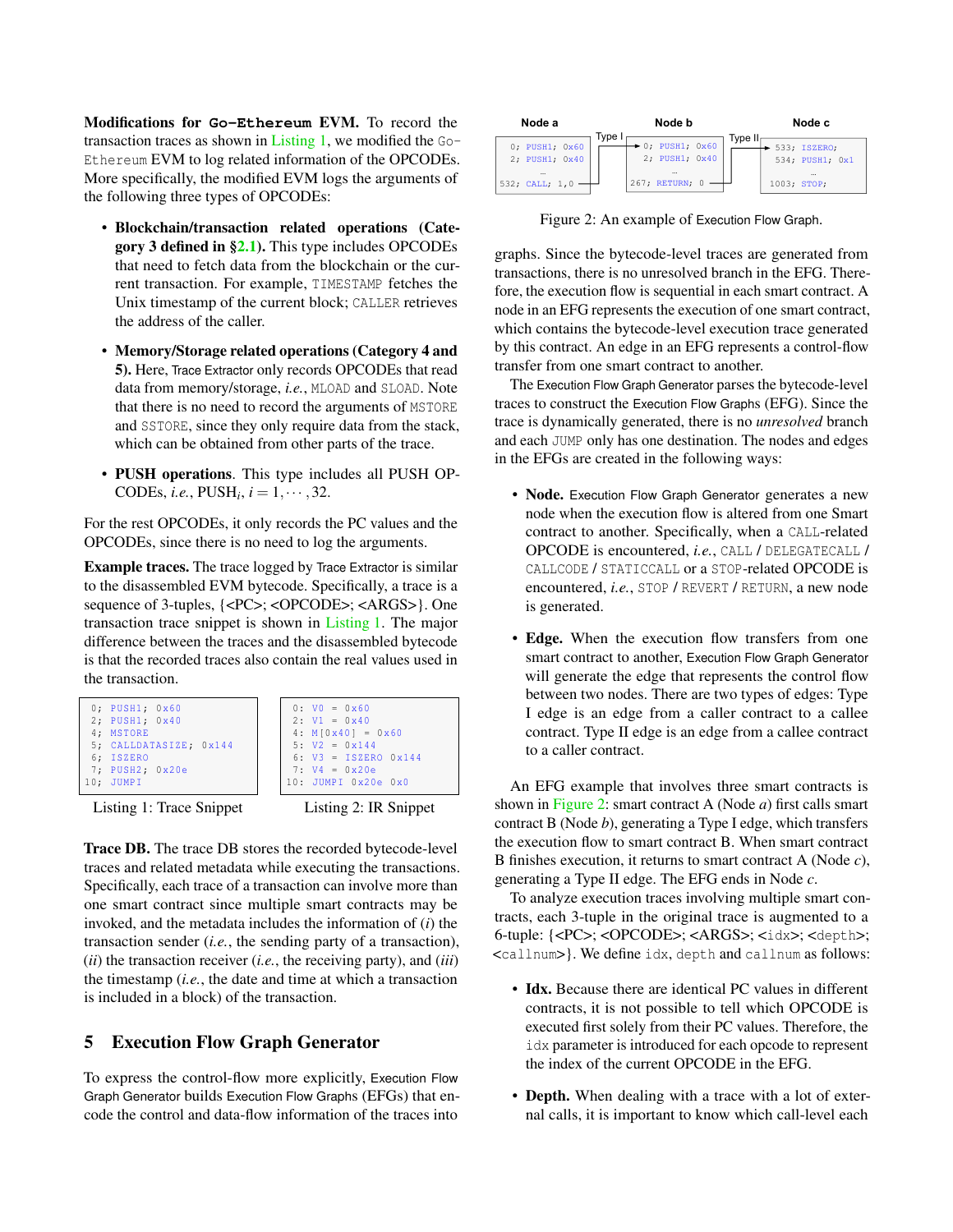OPCODE is in. To this end, we introduce depth, which describes the call depth of each OPCODE in an EFG. Whenever there is a call-related OPCODE encountered, the depth increases by 1; when it returns, the depth decreases by 1.

• Callnum. The callnum represents the number of calls happened before each OPCODE in the EFG. It is a nondecreasing value: it increments by 1 when encountering a call-related OPCODE.

### <span id="page-5-0"></span>6 Logic Relation Builder

The Logic Relation Builder first parses the EFGs to construct intermediate representation (IR) suitable for our analysis, then extracts the logic relations that express the semantics of the transactions by defining logic rules. After that, the logic relations are stored in the database. Particularly, logic rules are defined to express control-flow and data-flow information, in order to obtain the control and data dependencies in transactions. For instance, some rules dictate the execution order of opcodes, which is related to the control-flow; some rules track how arguments of OPCODEs are defined and used, which is related to the data-flow. To achieve this, the Logic Relation Builder generates logic relations for each OPCODE, such as the registers representing their operands, and their *PC* values. Meanwhile, it associates the real values in the transaction with the registers, so that the dynamic information is captured. As such, the control and data dependencies are encoded into logic relations, which are then organized and stored in the database.

Converting Trace-based EFG to IR. TXSPECTOR adopts the IR specification in VANDAL [\[3\]](#page-15-4). This IR is a registerbased language, which is another form of expressing data and control dependencies. IR replaces the stack operations with registers. For example, the corresponding IR of the example trace snippet in [Listing 1](#page-4-1) is shown in [Listing 2.](#page-4-3) We thus have extended VANDAL in the following two aspects: *First*, we need to deal with real values rather than symbolic ones. This is achieved in Logic Relation Builder by simulating the EVM stack operations using the registers with real values, so that the values of registers are updated accordingly, and all of the intermediate values are properly recorded. This is a crucial step to capture all the dynamic information during transaction execution, which cannot be achieved by static analysis tools. For example, when processing TIMESTAMP, the real timestamp value recorded in the bytecode-level trace is pushed into stack and assigned to its related register. *Second*, we need to deal with inter-contract calls. For Type-I edges in the EFG, the current stack is sealed and an empty stack is created. For Type-II edges in the EFG, the current stack is deleted and the last sealed stack is resumed.

<span id="page-5-2"></span>

| 1                        | type Variable                                                                                          |
|--------------------------|--------------------------------------------------------------------------------------------------------|
| 2                        | type Opcode                                                                                            |
| $\overline{\mathbf{3}}$  | type Value                                                                                             |
| $\overline{4}$           | $\text{decl def}(\textbf{var};\text{Variable}, \textbf{pc};\text{number}, \textbf{idx};\text{number})$ |
|                          | depth: number, callnum: number)<br>$\longrightarrow$                                                   |
| $\overline{\phantom{0}}$ | $.$ decl use (var: Variable, pc: number, i: number, idx: number,                                       |
|                          | depth: number, callnum: number)<br>$\hookrightarrow$                                                   |
| 6                        | $\cdot$ decl op( $pc$ ; number, $op$ ; Opcode, $idx$ ; number)                                         |
| $\overline{7}$           | decl value (var:Variable, val:Value)                                                                   |
| 8                        | .decl op_OPCODE(pc:number, registers:Variable, idx:number,                                             |
|                          | depth: number, callnum: number)<br>$\rightarrow$                                                       |
| 9                        | .input def, use, op, value, op_OPCODE                                                                  |

<span id="page-5-3"></span>Figure 3: The logic rules used by Logic Relation Builder.

| PC  | Register       | Idx   | Depth | Callnum |
|-----|----------------|-------|-------|---------|
| 0   | V1             |       |       |         |
| 2   | V <sub>2</sub> | 2     |       | 0       |
| 0   | V89            | 245   | 2     |         |
| 2   | V90            | 246   | 2     |         |
| 534 | V285           | 1,072 |       |         |

Table 2: An example of PUSH1 logic relations.

Generating logic relations from IR. Inspired by VANDAL, TXSPECTOR adopts and extends its logic rules to deal with real values and traces with multiple smart contracts. The rules used in TXSPECTOR are shown in [Figure 3.](#page-5-2) For example, the relation *op* associates an OPCODE with a pc and its idx. The real values used in a transaction are extracted by the *value* relation, which records the registers and the related values. Every OPCODE and its related registers are also extracted into logic relations. For example, the logic relation of SSTORE documents all SSTOREs in the EFG and the tuples ({*pc*,*registers*,*idx*,*depth*, *callnum*}) related to them.

One example of the logic relations is listed in [Table 2,](#page-5-3) which represents the PUSH1 OPCODE from the EFG shown in [Figure 2.](#page-4-2) In particular, Row 1 and 2 in the table come from Node *a*; row 3 and 4 come from Node *b* and their depth has been changed from 1 to 2 and callnum from 0 to 1. Row 5 comes from Node *c*. Its depth has changed from 2 to 1 since the call returns, but its callnum remains the same as the number of calls has not changed.

### <span id="page-5-1"></span>7 Attack Detector

Attack Detector is the key component of TXSPECTOR that takes user-specified query rules (dubbed Detection Rules) as inputs and queries the Logic Relation DB generated by Logic Relation Builder to reason about a specific security property of the transactions. Once the Logic Relation DB is generated, it can be used for different types of analysis; there is no need to reconstruct a new DB for every Detection Rule. The outputs are not simple *yes* or *no* answers for a specific query; instead, detailed information regarding the attacks, if detected, is also provided to allow further analysis.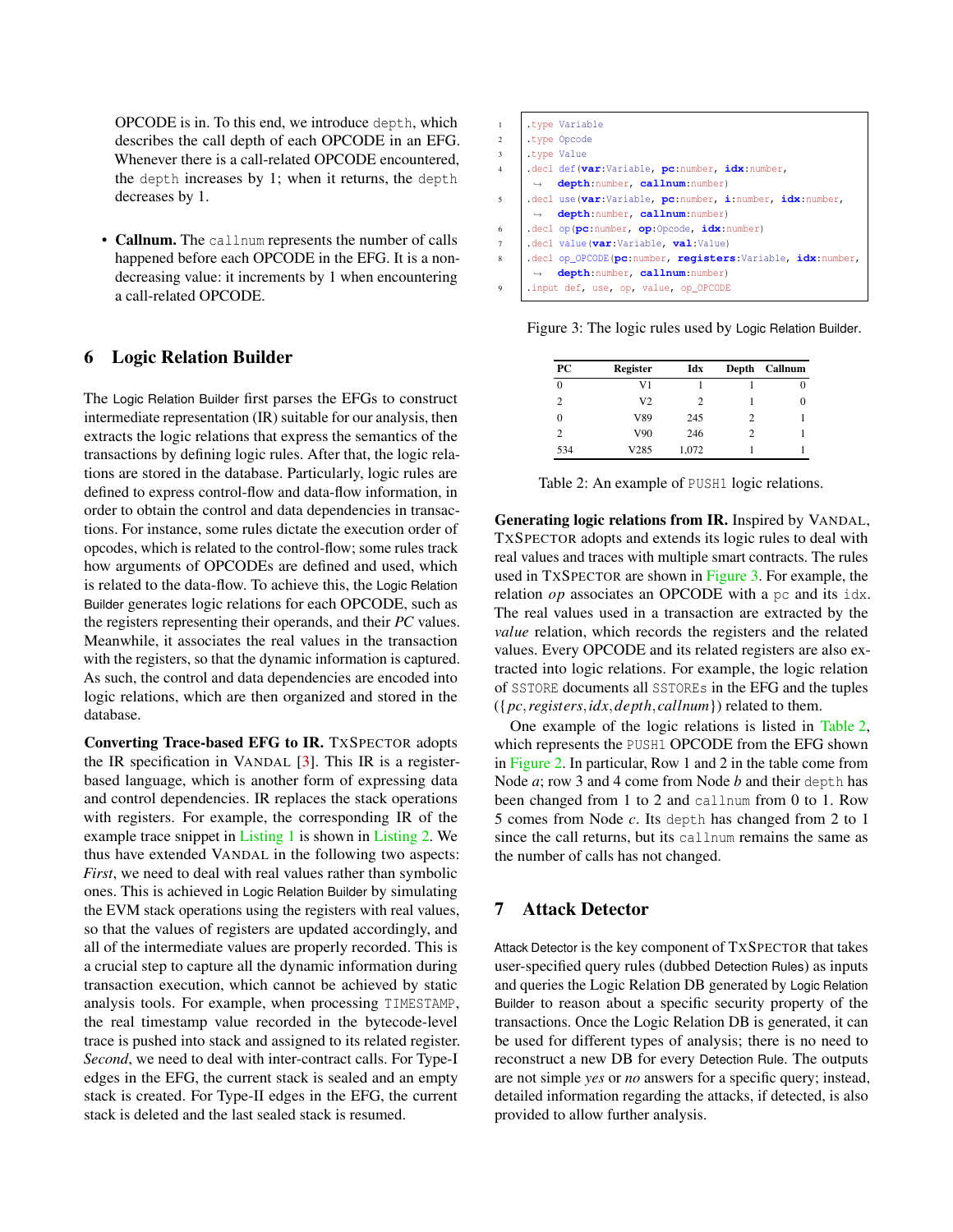<span id="page-6-0"></span>

Figure 4: An example of *inconsistent state*.

We choose to build Attack Detector using Soufflé [\[28\]](#page-15-20), which is a state-of-the-art Datalog query tool with high performance. Therefore, in TXSPECTOR, Detection Rules are written in Soufflé, which is a variant of the Datalog language. In this section, we show how to construct Detection Rules to detect attacks in transactions using three examples: *Re-entrancy*, *UncheckedCall*, and *Suicidal*. We also present three other Detection Rules for detecting *Timestamp Dependence*, *Misuse-of-origin* and *FailedSend* attacks in the [Appendix A](#page-16-4) for readers of interest.

#### <span id="page-6-1"></span>7.1 Rules for Re-entrancy Attacks

Description. Being one of the most severe attacks, reentrancy attack targets the Ethereum smart contracts since the re-entered smart contract may transfer Ether multiple times. When contract A calls contract B, contract B may re-enter contract A again in the same transaction. If contract B is malicious, it may take advantage of contract A's intermediate state (*e.g.*, obsolete account balance) to steal *Ether* from A. This type of attacks is called re-entrancy attacks, since they are caused by re-entering the caller contract (contract A) in the same transaction. The most infamous re-entrancy attack is the DAO attack [\[27,](#page-15-2)[42\]](#page-16-0), in which the attacker stole a large amount of *Ether* (worth over \$50 million) from the DAO contract.

Our goal is to design Detection Rules to detect the advanced re-entrancy attacks mentioned in SEREUM [\[38\]](#page-16-7). If there is a state change (*i.e.*, updates of a storage variable) after the Victim Contract is re-entered and returned, and this storage variable affects a control-flow decision when re-entering the Victim Contract, it will result in an *inconsistent state*.

Requirements. Suppose that contract A is the *Victim* and contract B is the *Attacker*. We define four phases:

- Phase 1: A executes its code (*Phase 1.1*) and calls B (*Phase 1.2*); B calls A again to re-enter A (*Phase 1.3*). The re-entered A is denoted as A';
- **Phase 2:** A' executes its code, before returning to B;
- Phase 3: A' returns to B (*Phase 3.1*), and B returns to A (*Phase 3.2*);

#### • Phase 4: A continues its execution.

The transaction should at least have all these four phases in order to perform a re-entrancy attack, and having at least one *inconsistent state* is a necessary condition of a re-entrancy attack. An example with the four phases is shown in [Figure 4.](#page-6-0) Given the four phases, there are two requirements for the *inconsistent state*: (*i*) **SLOAD**-**JUMPI** dependency: In *Phase 2*, A' loads (using SLOAD) a storage variable (*V*) for a controlflow decision (*i.e.*, condition for a JUMPI instruction); (*ii*) **SLOAD**-**SSTORE** dependency: In *Phase 4*, A updates (using SSTORE) the storage variable *V*. If a transaction satisfies both requirements, it is clear that in *Phase 2*, A' loads *V* from an *inconsistent state* for the control-flow decision. As a result, B is able to manipulate the control flow by re-entering A, thereby launching a re-entrancy attack.

**Detection Rules**. We define our Detection Rules based on the requirements for the *inconsistent state*. More specifically, we define the following Detection Rules (shown in [Figure 5\)](#page-7-1):

The Detection Rules first check the SLOAD-JUMPI Dependency. If a value loaded by the SLOAD (*sloadVal*) is used in the condition of a JUMPI, the SLOAD address (*sloadAddr*) is obtained. The SLOAD and JUMPI should have the same depth and callnum (defined in [§5\)](#page-4-0), and the condition of JUMPI (*jumpiCond*) should depend on the value of SLOAD (*sloadVal*), which is enforced by the depends Detection Rule. The **depends** $(A, B)$  Detection Rule checks whether there is a data flow from A to B.

Next, the Detection Rules check the SLOAD-SSTORE Dependency. First, they check whether there is an SSTORE working on an address (*sloadAddr*). If so, they check (*i*) whether this address is already used by an SLOAD that satisfies the first condition via the checkSameAddr Detection Rule, (*ii*) whether the SSTORE is executed after the SLOAD, and after an external call returns (by checking the idx and depth via the filter-ByDepth Detection Rule and the filterByIdx Detection Rule, respectively). The checkSameAddr Detection Rule checks whether SSTORE and SLOAD have the same address. The filterByDepth Detection Rule keeps SLOAD and SSTORE pairs in which *sloadDp* is larger than *sstoreDp*. The filterByIdx Detection Rule keeps SLOAD and SSTORE pairs where *sloadIdx* is less than *sstoreIdx*. In addition, they check whether SLOAD, SSTORE, and JUMPI are in the same contract (via the check-Samecontract Detection Rule). If so, then an *inconsistent state* is detected, which indicates a re-entrancy attack.

### 7.2 Rules for UncheckedCall Attacks

Description. An *UncheckedCall* attack can be exploited to steal Ether [\[25\]](#page-15-21) due to the lack of checks on the return value of an external call. Specifically, in Ethereum smart contracts, the CALL OPCODE is used frequently for inter-contract communications and cryptocurrency transfers (*i.e.*, send function).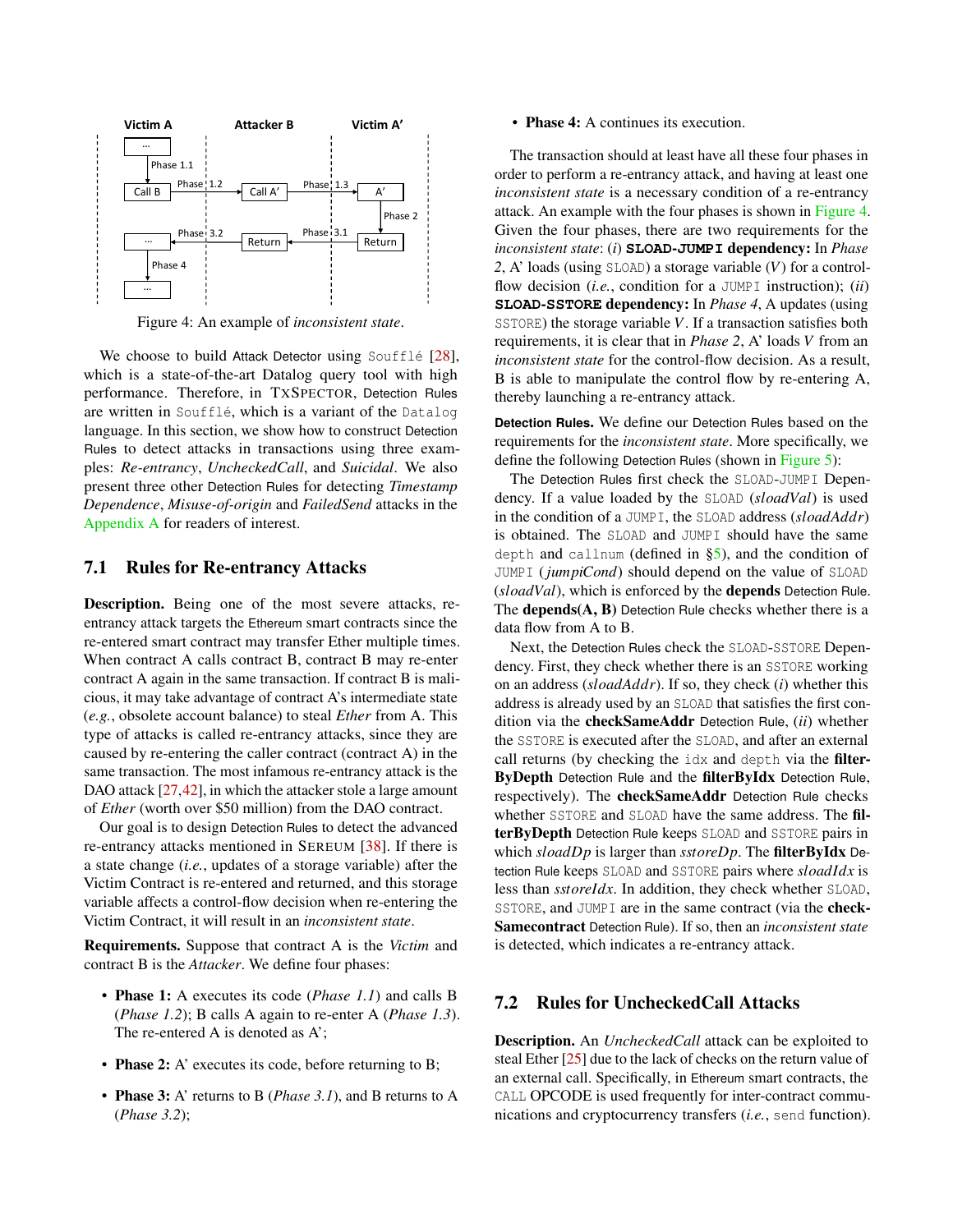<span id="page-7-1"></span>

| $\mathbf{1}$<br>2<br>$\overline{3}$ | Reentrancy $(args)$ :-<br>% SLOAD-JUMPI Dependency<br>op_SLOAD(_, sloadAddr, sloadVal, sloadIdx, sloadDp, cn), |
|-------------------------------------|----------------------------------------------------------------------------------------------------------------|
| $\overline{4}$                      | op_JUMPI $(\_$ , $\_$ , jumpiCond, $\_$ , sloadDp, cn),                                                        |
| 5                                   | depends(jumpiCond, sloadVal),                                                                                  |
| -6                                  |                                                                                                                |
| $7\phantom{.0}$                     | % SLOAD-SSTORE Dependency                                                                                      |
| 8                                   | op_SSTORE(_, sstoreAddr, _, sstoreIdx, sstoreDp, _),                                                           |
| $\overline{9}$                      | filterByDepth(sloadDp, sstoreDp),                                                                              |
| 10                                  | filterByIdx(sloadIdx, sstoreIdx),                                                                              |
| 11                                  | checkSameAddr(sloadAddr, sstoreAddr),                                                                          |
| 12                                  | checkSameContract(sloadAddr, jumpiCond, sstoreAddr).                                                           |
|                                     |                                                                                                                |

Figure 5: The Detection Rules for detecting Re-entrancy.

During an external call, exceptions might happen, which will cause the callee contract to revert its execution and return. Ideally, the caller should check the return value of the call. If it is zero (*e.g.*, caused by exception during the call), it should take actions (*e.g.*, revert its execution) to handle the exception properly. However, many developers do not perform such checks. As a result, these contracts have the *UncheckedCall* vulnerability and cause the money stolen.

Requirements. We adapt the detection criteria of a bytecode analysis tool, SECURIFY [\[6,](#page-15-22) [44\]](#page-16-3), to define the requirements of *UncheckedCall* attacks. The transaction that contains the *UncheckedCall* attack should meet the following requirements: (*i*) External call: There is at least one external call (CALL-related OPCODE) in the transaction. (*ii*) Unchecked call return value: There is at least one external call whose return value is not used by any JUMPI.

Having at least one unchecked return values is a necessary and sufficient condition of an *UncheckedCall* attack. To be more specific, at bytecode-level, checking the return value is done with a JUMPI depending on the return value of the CALL. Therefore, if in a transaction, there is the call return value not used by any JUMPI, it means that this value is not checked and this transaction is under *UncheckedCall* attack.

**Detection Rules**. To detect the *UncheckedCall* attack, we define our Detection Rules in [Figure 6.](#page-7-2) The *UncheckedCall* Detection Rules first extract all the call return values in a transaction (line 7), and check whether there is a JUMPI depending on each of the call return values, using the jumpiDep Detection Rule. If there is a call return value not being used by any JUMPI, the transaction is flagged as *UncheckedCall*. Note that a transaction may include OPCODEs from multiple contracts. The depth of both CALL and JUMPI in our Detection Rules are set to 1, so that only the *UncheckedCall* attack targeting the Receiver contract is detected.

### 7.3 Rules for *Suicidal* Attacks

Description. A "*Suicidal*" attack can cause the smart contract killed by anyone, rather than the contract owner, due to the lack of proper permission check. Specifically, Ethereum provides smart contracts with the ability to remove themselves from the blockchain via the SELFDESTRUCT OPCODE. While

<span id="page-7-2"></span>

|                | jumpiDep(jumpiIdx, jumpiDepth, depIdx, depVal) :-                |
|----------------|------------------------------------------------------------------|
| $\overline{c}$ | op_JUMPI $(\_$ , $\_$ , jumpiCond, jumpiIdx, jumpiDepth, $\_)$ , |
| 3              | $\text{jumpidx} > \text{depth}$                                  |
| 4              | depends(jumpiCond, depVal).                                      |
| 5              |                                                                  |
| 6              | UncheckedCall(args) :-                                           |
|                | op_CALL(_, _, _, callRet, callIdx, 1, _),                        |
| 8              | !jumpiDep(jumpiIdx, 1, callIdx, callRet).                        |
|                |                                                                  |

Figure 6: The Detection Rules for detecting *UncheckedCall*.

```
Suicidal(args) :-
2 op_SELFDESTRUCT(_, _, sdIdx, 1, _),
3 op_CALLER(_, callerAddr, callerIdx, 1, _),
       4 !jumpiDep(jumpiIdx, 1, callerIdx, callerAddr).
```
Figure 7: The Detection Rules for detecting *Suicidal*.

the design of SELFDESTRUCT is for contract owners to manage the life cycles of their smart contracts, some smart contracts fail to add proper permission checks before calling SELFDE-STRUCT. Since TXSPECTOR examines transactions instead of smart contracts, it detects the attacks where unauthorized users trigger the SELFDESTRUCT of smart contracts. Each contract can at most be detected *once*, as it has been destroyed afterwards.

Requirements. The *Suicidal* attack can be detected by checking whether there is a permission check (*i.e.*, JUMPI) before executing SELFDESTRUCT. There are two requirements: (*i*) **SELFDESTRUCT**: There is at least one SELFDESTRUCT in the transaction. (*ii*) No permission check on **CALLER**: There is no JUMPI that depends on CALLER.

If there is no CALLER-JUMPI dependency in a transaction, it means that it does not check the msg.sender (CALLER) before executing SELFDESTRUCT, which further indicates the contract can be killed by anyone, *i.e.*, a *Suicidal* attack.

**Detection Rules**. The Detection Rules to detect the *Suicidal* attack are shown in [Figure 7.](#page-7-3) The Detection Rules first make sure that there is at least one SELFDESTRUCT in the transaction, then examine whether the *msg.sender* is checked before SELFDESTRUCT via jumpiDep Detection Rule (line 3-4).

## <span id="page-7-0"></span>7.4 Rules for Other Attacks

Besides attacks exploiting the three vulnerabilities mentioned above, we also demonstrated the use of TXSPECTOR to detect other types of attacks, such as the *Timestamp Dependence* ([§A.1\)](#page-16-9), the *Misuse-of-origin* ([§A.2\)](#page-16-10) and the *FailedSend*  $(\S A.3)$ . However, not all known attacks/vulnerabilities can be detected by TXSPECTOR. For instance, the *transaction order dependence* involves multiple transactions, but TXSPECTOR performs analysis on a single transaction; the *restricted transfer* is not observable in transactions; detecting the *integer overflow/underflow* requires source code level information (*e.g.*, types), which is missing in the bytecode. Note that we have summarized these attacks/vulnerabilities in [Table 1.](#page-2-1)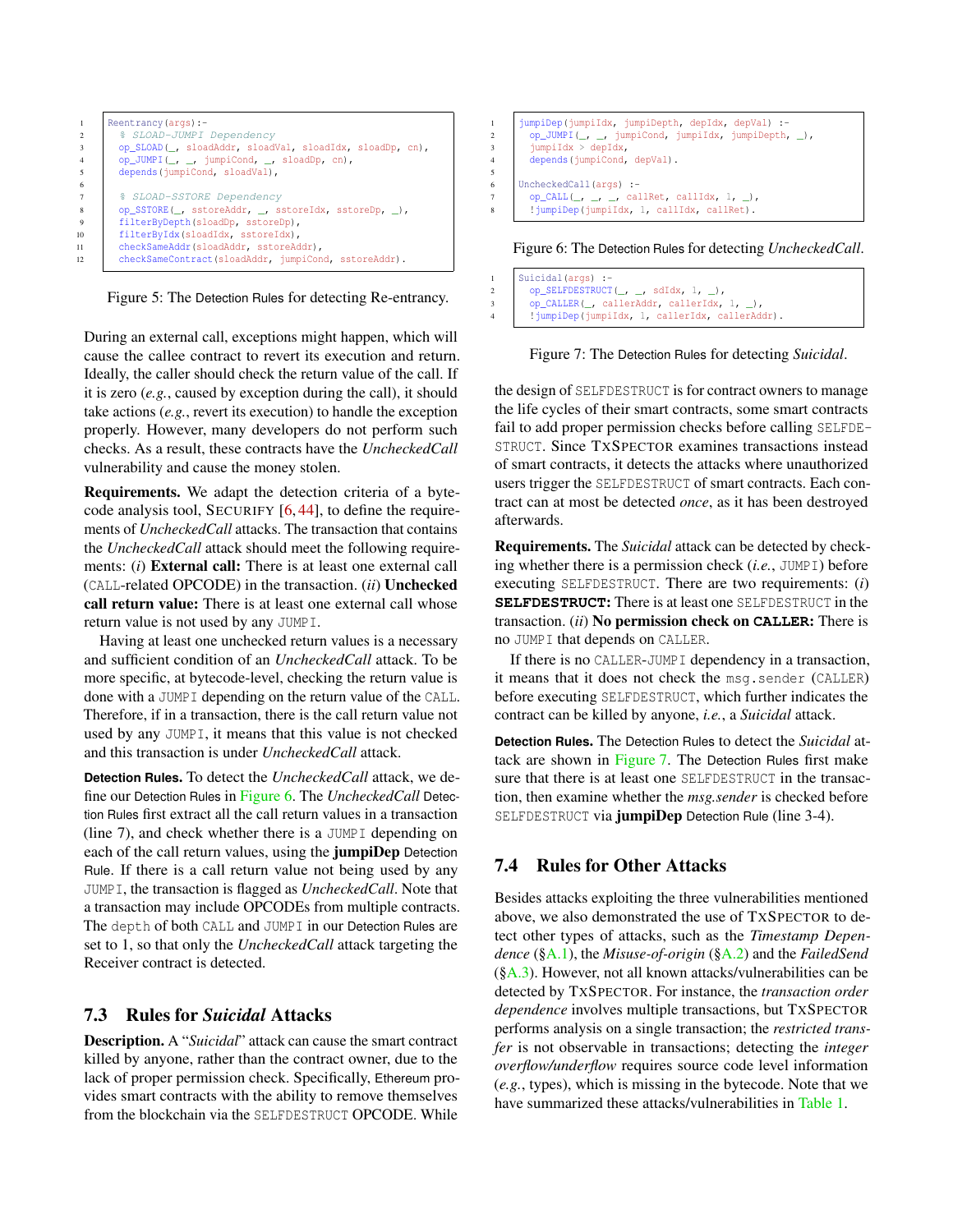### 8 Evaluation

In this section, we first explain the setup of our evaluation, and evaluate TXSPECTOR when applying the 3 Detection Rules mentioned in [§7](#page-5-1) to detect attacks in transactions.

### <span id="page-8-2"></span>8.1 Experiment Setup

Trace collection. The traces were collected on an L8s v2 instance on the Microsoft Azure Cloud [\[32\]](#page-15-23), with 8 VCPUs, 64GB RAM and 2TB SSD, running Ubuntu 18.04. Trace Extractor ran a full Ethereum node to collect bytecode-level traces, from the 0-*th* block to the 7,200,000-*th* block. Note that Ethereum has around 10180000 number of blocks (as in June 1st 2020) and it keeps growing exponentially. We cannot collect all of them for our experiment because it takes a huge amount of storage and also processing time. We therefore stop collecting at 7,200,000-*th* block, which has resulted in the size of 1,577 GB, containing 397,269,533 transactions in total. We store them in a Trace DB (implemented atop MongoDB [\[33\]](#page-15-24)) by Trace Extractor.

Dataset. Having collected the traces of the transactions of blocks, we then derive the transactions from them, which are the input to TXSPECTOR. Given the huge volume of blocks we have, we cannot take all of them to derive the transactions because a block may contain multiple transactions. We therefore decide to only focus on the transactions starting from the 7,000,000-*th* block as our dataset, which contains 16,485,279 transactions, covering the transactions between January 2019 to February 2019. With such 16 million transactions, we believe it is representative to cover various situations for our experiment.

Logic relation generation. Our dataset related to logic relation generation contains 9,661,593 transactions, which is acquired through two steps. *First*, the dataset originally contained 16,485,279 transactions. However, not all transactions have traces; that is, they do not invoke the execution of smart contracts. We have to filter them out, because our logic relation generation process only takes transactions with trace as inputs. After filtering, there were 9,662,675 transactions left. *Second*, the raw traces were processed to generate the logic relations. However, not all the transactions can be processed due to the timeout. We therefore set the timeout threshold to be 60 seconds and processed each of these traces through the Execution Flow Graph Generator and the Logic Relation Builder to generate the logic relations. Unfortunately, 1,082 transactions (0.01%) did not finish logic relations generation on time. As such, eventually our final dataset contains 9,661,593 transactions. The Logic Relation DB takes 2,949 GB space.

The majority of the logic relations is generated in a very short time window. Specifically, there are only 94,277 (1.0%) transactions that have a processing time larger than 4*s*. We plotted the processing time distribution of the transactions

<span id="page-8-0"></span>

Figure 8: Time distribution on generating logic relations.

that finished processing within 4s (99.0% of the 9,662,675 transactions) in [Figure 8.](#page-8-0) About 60% transactions finished generating logic relations within 1*s*. If we set the timeout threshold to 2*s*, logic relations of about 90% transactions can be generated. It took 1.03*s* on average to generate the logic relations for one transaction. Note that for each transaction, we only need to generate the logic relations once, no matter how many Detection Rules to be applied in the Attack Detector, since different Detection Rules use the same logic relations.

After generating the logic relations, we applied the Detection Rules to detect attacks and vulnerabilities in transactions. The timeout threshold was set to 1*s* in the Attack Detector. We studied the reasons of the Logic Relation timeouts and the Detection Rule timeouts in [§8.6.](#page-11-0)

Evaluation steps and criteria. We made several steps during the evaluation and also compared our results other static analysis tools. We first applied TXSPECTOR to flag the transactions based on the Detection Rules. For the flagged transactions, if the source code of the receiver smart contract is available, we then performed manual inspection to check if they are vulnerable to the specific attack. Next, if a smart contract is vulnerable, the flagged transactions related to these contracts are considered true positives. Otherwise, the related transactions are considered false positives. Due to the large volume of transactions, we have no means to analyze negative results. The same issue was also faced by other related works (*e.g.*, SEREUM). Finally, we also compare TXSPECTOR with three Datalog-based static analysis tools: SECURIFY, VANDAL and GIGAHORSE, if the specific vulnerabilities can be detected by these tools.

### <span id="page-8-1"></span>8.2 Results of Re-entrancy Attacks

First, we present the detection results of re-entrancy attacks. We applied the re-entrancy Detection Rules to the 9,661,593 transactions in our dataset. 336,909 transactions (3.5%) did not finish due to timeout. For the 9,321,684 transactions that had a verdict, TXSPECTOR flagged 3,357 transactions (0.04%) as re-entrancy attacks. These 3,357 transactions were related to 30 smart contracts, and 22 of them were opensource. We decompiled the 8 closed-source contracts using the online Solidity decompiler [\[19\]](#page-15-25). After our manual inspection, we confirmed that 10 of the 22 open-source contracts and 7 of the 8 closed-source contracts contained re-entrancy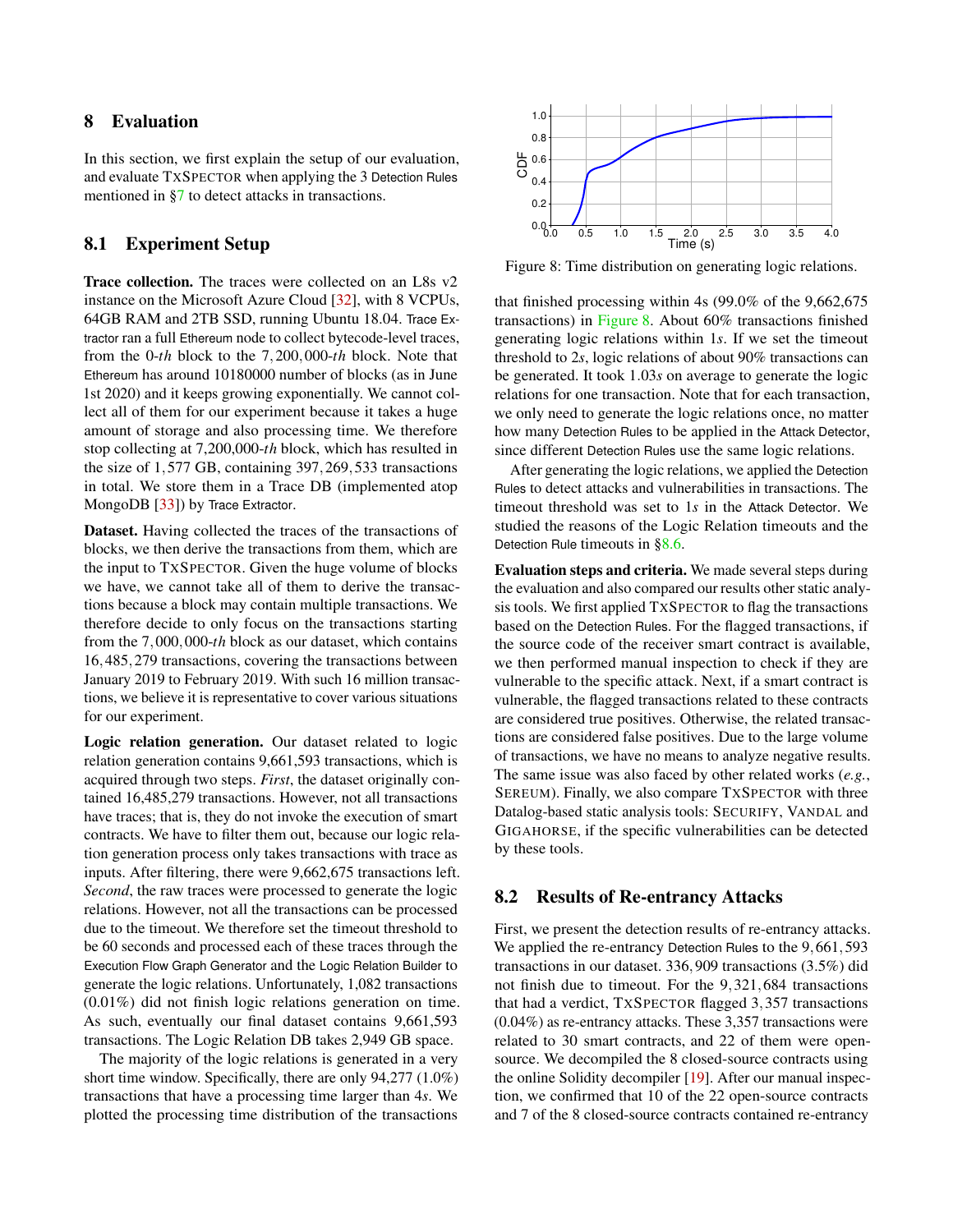vulnerabilities. There are two main reasons why TXSPECTOR mis-flagged 13 smart contracts: (*i*) It fails to detect the lock that prohibits unauthorized reentering the re-entrant function; (*ii*) The mis-flagged contracts can be re-entered, but it is not possible to steal Ether or token from them. One example of false positives is transaction 0xd32496 [\[17\]](#page-15-26). A code snippet of the related functions is shown in [Listing 3,](#page-9-0) which uses a lock to prevent unauthorized re-entrancy attempts. The lock variable (*reentrancyLock*) is checked before the call and updated after the call, which allows the contract to be re-entered only once. As such, a practical attack is prevented, but the execution of the transaction meets our requirements of reentrancy attacks  $(\frac{5}{7.1})$ . As a result, it is a false positive.

```
function nonReentrant () {
    require (! reentrancyLock );
    reentrancyLock = true;
    call(...):reentrancyLock = false;
}
```
Listing 3: A false positive example of re-entrancy.

The detection results are on par with SEREUM [\[38\]](#page-16-7), which flagged incorrectly 46,743 out of 49,080 transactions (among the total 77,987,922 transactions), rendering a false positive rate of 0.06%. Following the same criteria, TXSPECTOR misflagged 3,072 transactions (related to the 13 smart contracts), yielding a false positive rate of 0.03%. However, we believe these values are only approximation of the detection accuracy, as it is impossible to count true negatives.

In order to compare the detection results of TXSPECTOR with other tools, we either reached out to the corresponding authors for help and clarification, or ran the open-sourced tools with the same dataset. The results are summarized in [Table 3.](#page-10-0) We present the comparisons in detail below.

Comparison with SEREUM. There is no open-sourced release of SEREUM; but we reached out to the authors of SEREUM and obtained their evaluation result for comparison purposes. For the same dataset, SEREUM flagged 10,278 transactions as re-entrancy attacks, 2,732 of which were also marked by TXSPECTOR. For the remaining 7,546 transactions, we found that 7,271 of them did not have a result in our dataset due to timeout<sup>[1](#page-9-1)</sup>. There are  $625$  transactions that are flagged by TXSPECTOR but not SEREUM. While our manual inspection suggests they lead to *inconsistent state*, we do not understand why they are not identified by SEREUM.

Comparison with SECURIFY. We performed a comparison with static analysis tool SECURIFY. Note that SECURIFY aims to detect re-entrancy vulnerabilities on smart contracts, while our focus is the transaction. We first extracted all receiver smart contracts of the transactions in our dataset and then

applied SECURIFY on these smart contracts. The total number of receiver smart contracts in our dataset is 105,535. For the 3,327 transactions flagged by TXSPECTOR, there were only 30 receiver smart contracts. We ran the open-sourced version of SECURIFY [\[14\]](#page-15-27) on the 105,535 receiver smart contracts. The timeout threshold is set to 60*s* for analyzing each contract. 1,315 of them did not finish due to timeout; 6,226 of them did not have result due to run-time errors. For the remaining 97,994 smart contracts, SECURIFY flagged 1,196 of them as re-entrancy, and none of them were flagged by TXSPECTOR.

After reading the source code of SECURIFY, we found that it defined two kinds of re-entrancy, "Gas-dependent Reentrancy" [\[12\]](#page-15-28) and "Reentrancy with Constant Gas" [\[13\]](#page-15-29). But in our definition, we check the *inconsistent state*, which requires the state update after call. Therefore, we conclude TXSPECTOR leads to different detection results from SECU-RIFY as they have a different criterion of detecting re-entrancy. Detection Rules can also be defined to detect these types of reentrancy attacks using TXSPECTOR (details are in [§A.4\)](#page-17-1). It is worth noting that SEREUM [\[38\]](#page-16-7) also mentioned that "Securify defines a very conservative violation pattern for re-entrancy detection that forbids any state update after an external call" and, as a result, leads to "a very high false positive rate".

Comparison with VANDAL. We used the open-sourced version of VANDAL [\[45\]](#page-16-11) for comparison. The timeout threshold was set to 60*s* for analyzing each contract. When analyzing the 105,535 receiver smart contracts, 1,206 of them  $(1.1\%)$ did not finish within 60*s*; 225 (0.2%) did not have result due to some runtime errors. For the remaining 104,104 smart contracts, VANDAL flagged 85,721 (82.3%) as reentrant, which is clearly not reasonable. We randomly selected some of the detected smart contracts and found they were all false positives. Because the number of flagged contracts are huge, we cannot perform manual inspection on all of them.

By checking the rules provided by VANDAL, we found that the rules are much more relaxed than ours. According to their paper, "*A call is flagged as reentrant if it forwards sufficient gas and is not protected by a mutex*". As a result, any call with sufficient gas and no lock will be marked as reentrant by VANDAL, which is a much relaxed criterion. Among the 30 smart contracts marked by TXSPECTOR, 27 were also flagged by VANDAL. For the remaining 3, VANDAL did not finish analyzing them due to timeout. Therefore, TXSPECTOR outperforms VANDAL in that it leads to low FP rate.

Comparison with GIGAHORSE. There is no open-source release of GIGAHORSE, but there is a website [\[8\]](#page-15-30) for users to query the results of GIGAHORSE. We extracted all results of the "Reentrancy" from their website. Among the 105,535 receiver smart contracts in our dataset, 3,310 (3.1%) of them are flagged as reentrant by GIGAHORSE. 18 out of 30 smart contracts detected by TXSPECTOR are also flagged by GI-GAHORSE; the remaining 12 are not considered vulnerable by GIGAHORSE. According to the explanation on the FAQ

<span id="page-9-1"></span><sup>&</sup>lt;sup>1</sup>We believe because there are deep recursions in re-entrancy transactions, their traces are extremely long and complex, and have a higher probability of causing timeouts in TXSPECTOR. We analyze the reasons of timeouts in [§8.6.](#page-11-0)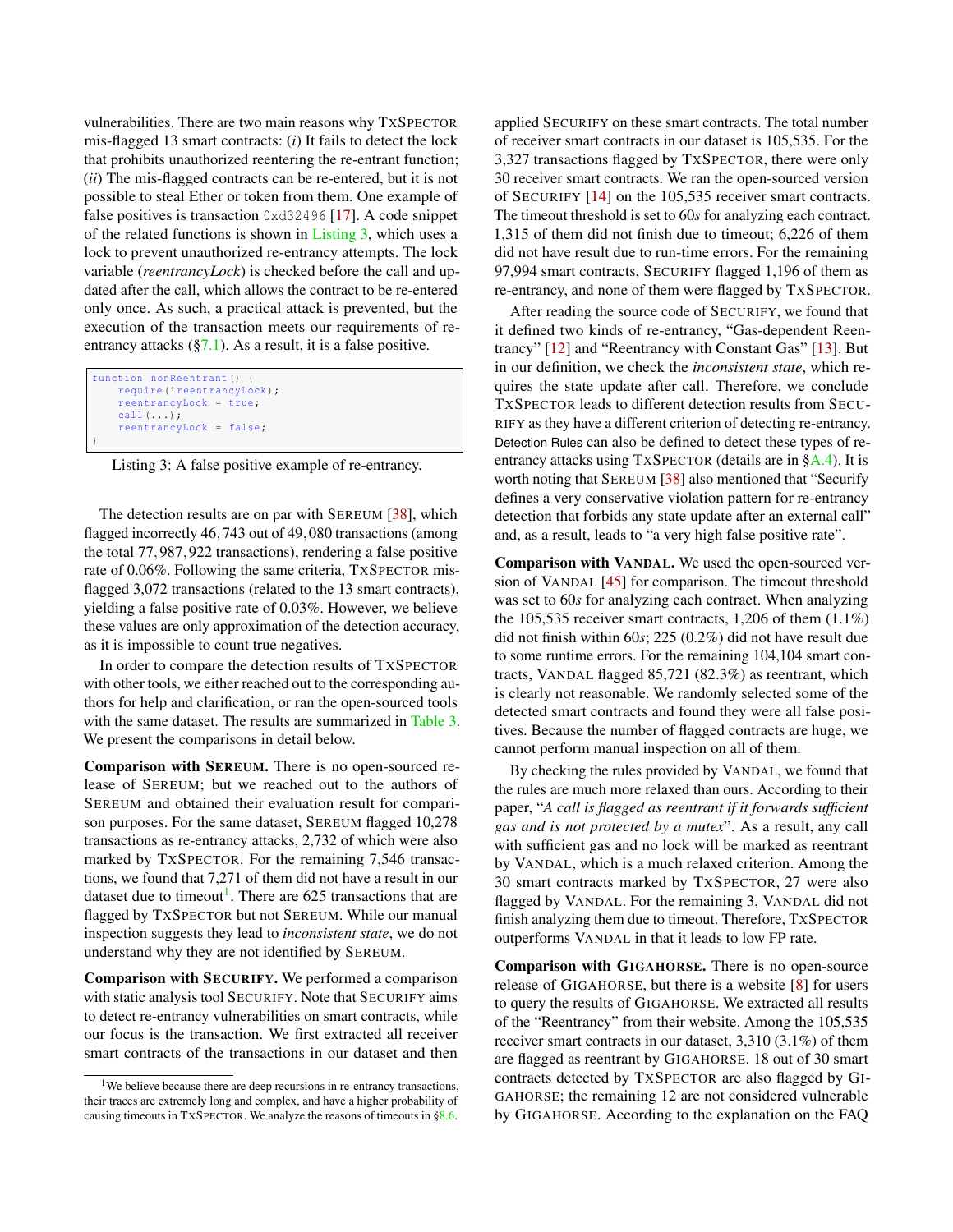<span id="page-10-0"></span>

| <b>Vulnerability</b> | <b>System</b>    | # Total   | # Timeout<br>or Error | # Remaining # Flagged |         |
|----------------------|------------------|-----------|-----------------------|-----------------------|---------|
|                      | <b>TXSPECTOR</b> | 9.661.593 | 336,909               | 9.321.684             | 3,357   |
|                      | <b>SEREUM</b>    | 9,661,593 | N/A                   | N/A                   | 10,278  |
| Reentrancy           | <b>SECURIFY</b>  | 105.535   | 7.541                 | 97.994                | 1196    |
|                      | VANDAL           | 105,535   | 1,431                 | 104.104               | 85,721  |
|                      | <b>GIGAHORSE</b> | 105,535   | N/A                   | N/A                   | 3,310   |
|                      | <b>TXSPECTOR</b> | 9.661.593 | 323,772               | 9.337.821             | 178.303 |
| UncheckedCall        | <b>SECURIFY</b>  | 105,535   | 6.494                 | 99.041                | 2,380   |
|                      | VANDAL.          | 105,535   | 1,151                 | 104,384               | 92.379  |
|                      | <b>TXSPECTOR</b> | 9.661.593 | 327,208               | 9.334.385             | 23      |
| Suicidal             | VANDAL           | 105,535   | 1.187                 | 104.348               | 349     |
|                      | <b>GIGAHORSE</b> | 105,535   | N/A                   | N/A                   | 383     |

Table 3: Comparing reentrancy, uncheckedcall, and suicidal results with other tools. The numbers for TXSPECTOR and SEREUM are transactions numbers, while others represent numbers of contracts. 'N/A' means that the tool is not opensourced, so we cannot run it and get the timeout/error results.

page [\[9\]](#page-15-31), a smart contract is considered re-entrant by GIGA-HORSE only if "*the contract makes an external call, which can itself re-enter the contract before the first call updates storage*". Therefore, it has a much more restrictive standard than *inconsistent state* defined by TXSPECTOR. For the 3,292 smart contracts flagged by GIGAHORSE but not by TXSPEC-TOR, the main reason is that there is no transaction showing the *inconsistent state* in our dataset.

Case study of the DAO contract. Although TXSPECTOR falls short in detecting some types of re-entrancy attacks (compared to SEREUM), we show it is still effective in detecting the most prominent ones, such as the DAO attack [\[27\]](#page-15-2). The DAO contract is where the re-entrancy attack originally happened. It is the No.1 victim of re-entrancy attacks. Over \$50 million worth of *Ether* was stolen from DAO [\[27\]](#page-15-2). To avoid the loss, the Ethereum community decided to perform a hard fork on the blockchain to return the stolen money, which led to the split of Ethereum blockchain [\[5\]](#page-15-32).

To inspect the transactions that might have attacked the DAO contract, simply extracting the transactions with DAO as the receiver does not work, since a malicious contract is not the receiver. Instead, we scanned through the raw trace collected by Trace Extractor for each transaction from block 0 to block 7,200,000, and only kept the transactions whose traces contain the address of the DAO contract. There are 98,914 transactions left after this filtering process.

We applied TXSPECTOR with the re-entrancy Detection Rule on the 98,914 transactions to see how many times the DAO contract has been attacked. We used the same process mentioned before to generate the logic relations and applied the re-entrancy Detection Rule. Since the re-entrancy transactions are more complex than the regular transactions, we increased the Logic Relation timeout threshold to 200*s* and the Detection Rule timeout threshold to 60*s*. After this process, there are still 3,665 transactions that do not have result due to timeout. Among the remaining 95,249 transactions, TXSPECTOR flags 2,108 of them as re-entrancy attacks.

To compare TXSPECTOR with SEREUM, we check how many of these 98,914 transactions are flagged by SEREUM. In particular, SEREUM flagged 2,112 transactions, 2,108 of which are also flagged by TXSPECTOR. That is, all attacks detected by TXSPECTOR are also flagged by SEREUM. There are 4 transactions flagged by SEREUM but not TXSPECTOR. We manually inspected the 4 transactions to see why TXSPECTOR did not flag them. We checked the logic relations of SSTORE, SLOAD and JUMPI to see if there were dependencies that the TXSPECTOR missed. After examination, we confirmed that in these 4 transactions, there were pairs of (SLOAD, SSTORE) operating the same storage address. However, these pairs have the same depth, meaning that they do not meet the condition of *inconsistent state*. Therefore, TXSPECTOR did not flag them as re-entrancy attacks.

### 8.3 Results of UncheckedCall Attacks

Next, we present the detection results of UncheckedCall attacks. After applying the *UncheckedCall* Detection Rules to our dataset, 323,772 transactions (3.4%) did not finish due to timeout. In the 9,337,821 (96.6%) transactions that had results, TXSPECTOR flagged 178,303 transactions as *UncheckedCall*, and there were 1,430 related receiver contracts. 216 of them were open-sourced, and they were related to 28,377 transactions. We manually inspected the 216 smart contracts, and found 213 of them did have the *UncheckedCall* vulnerability. We further investigated why TXSPECTOR mis-flagged the remaining 3 contracts. We found that these 3 contracts have checks on external calls, but in the transactions, the check was not performed due to "out of gas" failure, so TXSPECTOR flagged them. The 3 misflagged smart contracts were related to only 4 transactions. It is worth noting that for the remaining 1,214 closed-source smart contracts, we were not able to perform the manually analysis on the contracts. But we did confirmed that at least one {CALL POP} was found in their traces, or they did not use at least one of the call return values, which suggest they are indeed attacks according to our detection rules. We also compare the results with those of SECURIFY and VANDAL. The comparison results are summarized in [Table 3.](#page-10-0)

Comparison with SECURIFY. We used SECURIFY to detect attacks abusing the *UncheckedCall* vulnerability of the 105,535 receiver smart contracts in our dataset. When analyzing these smart contracts, 2,993 of them (2.8%) did not finish within 60*s*. Moreover, the analysis of another 3,501 (3.3%) smart contracts does not finish due to some run-time errors (*e.g.*, index out of bound), so there is no result for them. After processing, SECURIFY generates results of 99,041 (93.9%) smart contracts, and flagged 2,380 of them as having the *UncheckedCall* vulnerability.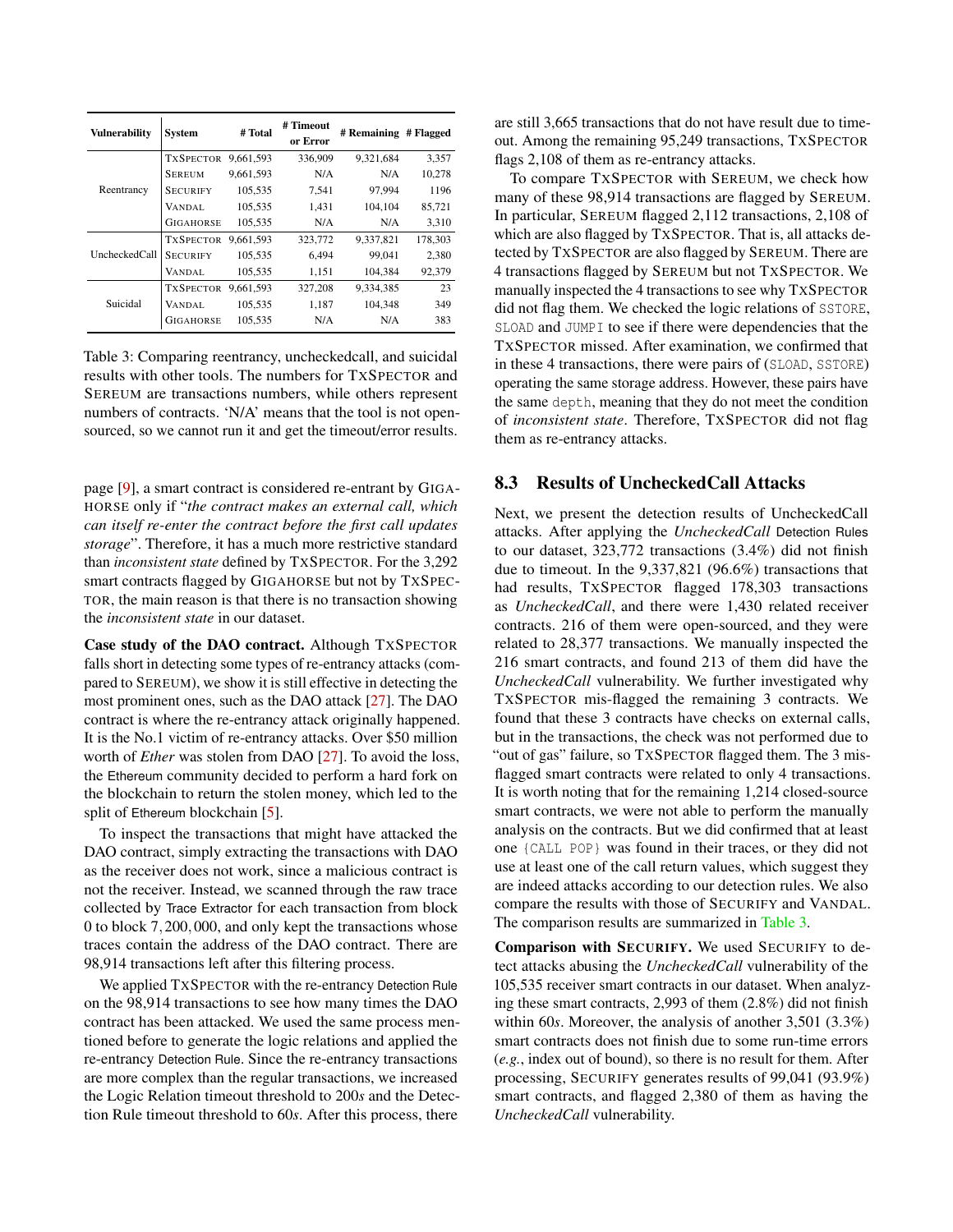We further looked into the 178,303 transactions flagged by TXSPECTOR. We extracted the receiver contracts of these transactions (1,404 in total), and compared them with the detection result of SECURIFY. There are 1,183 (84.3%) receiver contracts flagged by TXSPECTOR that are also marked by SECURIFY; another 142 (10.1%) are flagged by TXSPECTOR, but SECURIFY does not finish execution due to timeout or run-time errors; there are 79 smart contracts that are flagged by TXSPECTOR, but marked as *Safe* by SECURIFY. In the bytecode-level traces generated by executing these 79 contracts, the call return values are popped by the caller contract, so there is no JUMPI-CALL dependency in the traces. We conjecture that the reason why SECURIFY does not flag these contracts might be issues related to the symbolic execution approach it uses.

There are about 1,200 smart contracts only flagged by SECURIFY, but not by TXSPECTOR. We inspected some of them and found that there are *UncheckedCall* vulnerabilities in the smart contracts, but the vulnerable functions are not included in the transactions. Therefore, TXSPECTOR did not detect them.

Comparison with VANDAL. When analyzing the 105,535 receiver smart contracts using VANDAL, 1,151 (1.1%) of them did not finish within 60*s*. For the 1,403 smart contracts flagged by TXSPECTOR, 1,367 of them (97.4%) are also marked by VANDAL; the remaining 36 of them are not identified by VANDAL. Through our manual inspection, we found that these 36 smart contracts have the *UncheckedCall* vulnerability. One example is the contract  $0 \times 99ECA3^2$  $0 \times 99ECA3^2$ . In this contract, the return value of the transfer() function is not checked, which indicates the *UncheckedCall* vulnerability. Therefore, TXSPECTOR is able to identify vulnerable smart contracts that are missed by VANDAL.

VANDAL flagged another 91,012 smart contracts as *UncheckedCall* vulnerability. TXSPECTOR did not detect these smart contracts due to coverage: the vulnerable functions are not included in the transactions of our dataset.

### 8.4 Results of *Suicidal* Attacks

Finally, we present the detection results of *Suicidal* attacks. After applying the *Suicidal* Detection Rules to our dataset, 327,208 transactions (3.4%) did not finish due to timeout. In the 9,334,385 (96.6%) transactions that have results, TXSPECTOR flagged 23 transactions as *Suicidal*. Among them, there were only 18 receiver smart contracts, since 5 of the transactions had a receiver address of  $0x0$ , meaning that they were killed immediately after creation. We were not able to study the source code of them since their bytecode and storage were erased from the blockchain when they were killed. From the traces of the 23 transactions, we confirmed that there

was no permission check on the caller (msq.sender). Therefore, TXSPECTOR did not produce false positives. We also compare the results with those of VANDAL and GIGAHORSE. The comparison results are summarized in [Table 3.](#page-10-0)

Comparison with VANDAL. We ran VANDAL on all 105,535 smart contracts in our dataset to check how many of them have the *Suicidal* vulnerability. VANDAL marked 349 of them as vulnerable. 13 out of 18 smart contracts flagged by TXSPEC-TOR were also marked by VANDAL. For the 5 smart contracts not flagged by VANDAL, VANDAL failed to analyze them due to run-time errors and timeout. For the 336 smart contracts flagged by VANDAL only, the main reason is that these smart contracts have the *Suicidal* vulnerability, but they were not killed yet (*i.e.*, function not called). Therefore, TXSPECTOR did not detect them.

Comparison with GIGAHORSE. To compare with GIGA-HORSE, we retrieved their result of "Accessible selfdestruct" from their website. Among the 105,535 receiver smart contracts in our dataset, GIGAHORSE flagged 383 smart contracts, only one of which was in common with the result of TXSPEC-TOR. The reason why GIGAHORSE did not flag the other 17 contracts is that their bytecode were missing after being killed when GIGAHORSE was deployed, so GIGAHORSE cannot analyze them. For the smart contracts flagged by GIGAHORSE only, we found that they have a much relaxed criterion: as long as the SELFDESTRUCT is reachable from public entry point [\[9\]](#page-15-31), it would be flagged as True, even if there are checks. However, TXSPECTOR only detects *Suicidal* vulnerability that has no check at all, which is stricter than GIGAHORSE.

#### 8.5 Comparison with Other Tools

In addition to the three Datalog-based tools, we also performed a comparison with three other static analysis tools: MYTHRIL [\[7\]](#page-15-5), OYENTE [\[31\]](#page-15-6) and MAIAN [\[35\]](#page-15-14). For MYTHRIL, we compared it with TXSPECTOR on all three vulnerabilities; we compared OYENTE on *re-entrancy* and MAIAN on *suicidal*, respectively. The results are summarized and presented in [Table 4.](#page-12-0) To summarize, the detection results varied a lot for different tools. The main reason is that there are no *golden rules* for detecting these vulnerabilities and different tools use different detection rules. In addition to making our source code open, we have also released our comparison results so that others in the community can use the data for their research.

### <span id="page-11-0"></span>8.6 Timeout Analysis

Timeout due to generating logic relations. When generating logic relations, 1,082 transactions failed to finish within 60s. We manually inspected these transactions to understand

<span id="page-11-1"></span><sup>2</sup>0x99ECA38B58cEEaf0FeD5351DF21D5B4C55995314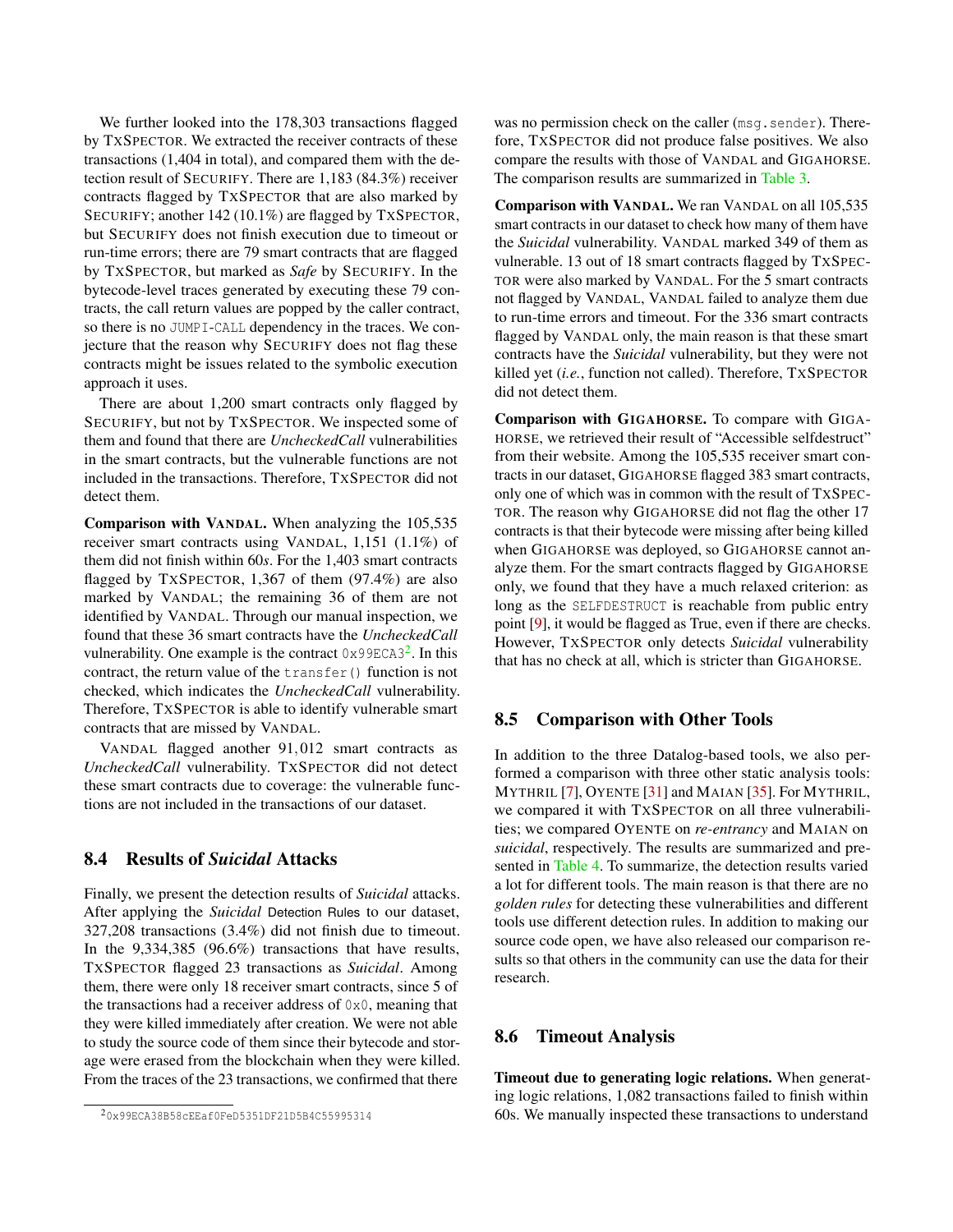<span id="page-12-0"></span>

| Tool             | # Reentrancy | # UncheckedCall | # Suicidal |
|------------------|--------------|-----------------|------------|
| <b>TXSPECTOR</b> | 30           | 1.430           | 18         |
| <b>SECURIFY</b>  | 1,196(0)     | 2,380(1,183)    | N/A        |
| GIGAHORSE        | 3,310 (18)   | N/A             | 383(1)     |
| VANDAL.          | 85,721 (27)  | 92,379 (1,367)  | 349 (13)   |
| MAIAN            | N/A          | N/A             | 21(7)      |
| <b>OYENTE</b>    | 9,556(6)     | N/A             | N/A        |
| <b>MYTHRIL</b>   | 19,854 (6)   | 52 (31)         | 1(1)       |

Table 4: Comparison with static analysis tools. *a*(*b*) means the tool flags *a* contracts, and *b* of them are in common with the result of TXSPECTOR.

the reasons of the timeout. We found that most of these transactions got stuck in the Logic Relation Builder  $(\S_6)$ , which converts trace-based EFGs to IR and performs arithmetic operations with real values. The arithmetic operations may at times be too complex to compute on-the-fly  $(e.g., exp(a, b))$ , which is the main reason of timeout due to logic relation generation. One example is transaction  $0 \times 19$ de18 [\[16\]](#page-15-33), which has 6,945 OPCODEs. Also, it has an *exp* operation with a large number as the exponent, which causes the timeout.

Timeout due to applying **Detection Rules**. We analyzed the transactions that exceed the timeout threshold when applying *UncheckedCall* Detection Rules. We found that most of the transactions got stuck when finding the dependencies between call return values and JUMPI. Assume that the number of JUMPI is *m* and the number of CALL is *n* in a transaction trace, there will be  $m * n$  (CALL, JUMPI) pairs. For each pair, TXSPECTOR tries to check whether the call return value is used by the JUMPI by finding the dependencies between them, possibly through many intermediate variables. When *m*∗ *n* is large and the trace is long, it would take a lot of time validating the dependencies of all *m*∗*n* pairs. One example is transaction  $0xb513f5$  [\[15\]](#page-15-34), which has 11,664 JUMPI and 299 CALL. For about 3.5 million (CALL, JUMPI) pairs, TXSPECTOR needs to go over all potential intermediate variables to confirm whether there is a dependency, which is unbearable.

Optimizations. For optimizing the logic relation generation, we can fetch these intermediate results from the Ethereum node, since they should be present during transaction execution. To speed up the Detection Rule application process, we can add stricter pruning rules to filter out pairs that are impossible to have dependencies, before trying to find them. Also, we may add some helper functions to store dependencies of certain nodes so that it does not have to be re-computed every time. We leave these optimizations as our future work.

## 9 Application

In this section, we demonstrate how TXSPECTOR can be used to perform forensic analysis of attacks against Ethereum.

<span id="page-12-1"></span>

Figure 9: Distribution of NIS in transactions flagged as reentrancy attacks. Note that there is one transaction that has 575 NIS not presented in this figure.

#### <span id="page-12-2"></span>9.1 Forensic Analysis of Re-entrancy

First, we focused on the 3,327 transactions flagged by TXSPECTOR as re-entrancy attacks. We inspected these transactions closely to study the following aspects:

The number of *inconsistent state* (NIS). We defined NIS in a transaction as the number of *inconsistent state* reported in the query result by TXSPECTOR, which is the number of different (SLOAD, SSTORE) pairs that operate the same storage address in a transaction. The distribution of the NIS in the 3,327 flagged transactions is shown in [Figure 9.](#page-12-1) In this figure, the X-Axis shows the number of NIS and the Y-Axis indicates the number of transactions whose NIS falls in the corresponding range. We can see that there are 3,245 transactions with an NIS smaller than 15. Over 15 transactions have more than 100 *inconsistent state*; there is one transaction with 575 NIS.

Victim smart contracts. After studying the real-world transactions that are involved in re-entrancy attacks, we found that the typical attack workflow is as follows: (*i*) An externally owned account (*A*) calls a function in a smart contract (*B*). Both *A* and *B* are controlled by the attacker; (*ii*) *B* calls another smart contract  $(C)$ , which is the victim; *(iii)*  $C$  calls the fallback function of *B*. In this fallback function, *B* re-enters *C*, and the attack repeats until an exception happens.

In this workflow, *B* is the malicious smart contract, and *C* is the victim smart contract. In Ethereum, the sender (*from* address) of the attack transaction is *A*, and the receiver (*to* address) is *B*. Therefore, the receiver of the transaction is not the victim; the actual victim  $(C)$  is hidden in the bytecode or storage of *B*. This finding is slightly counter-intuitive.

To investigate deeply of our findings, we constructed a new Detection Rule to extract the address of the contract who is the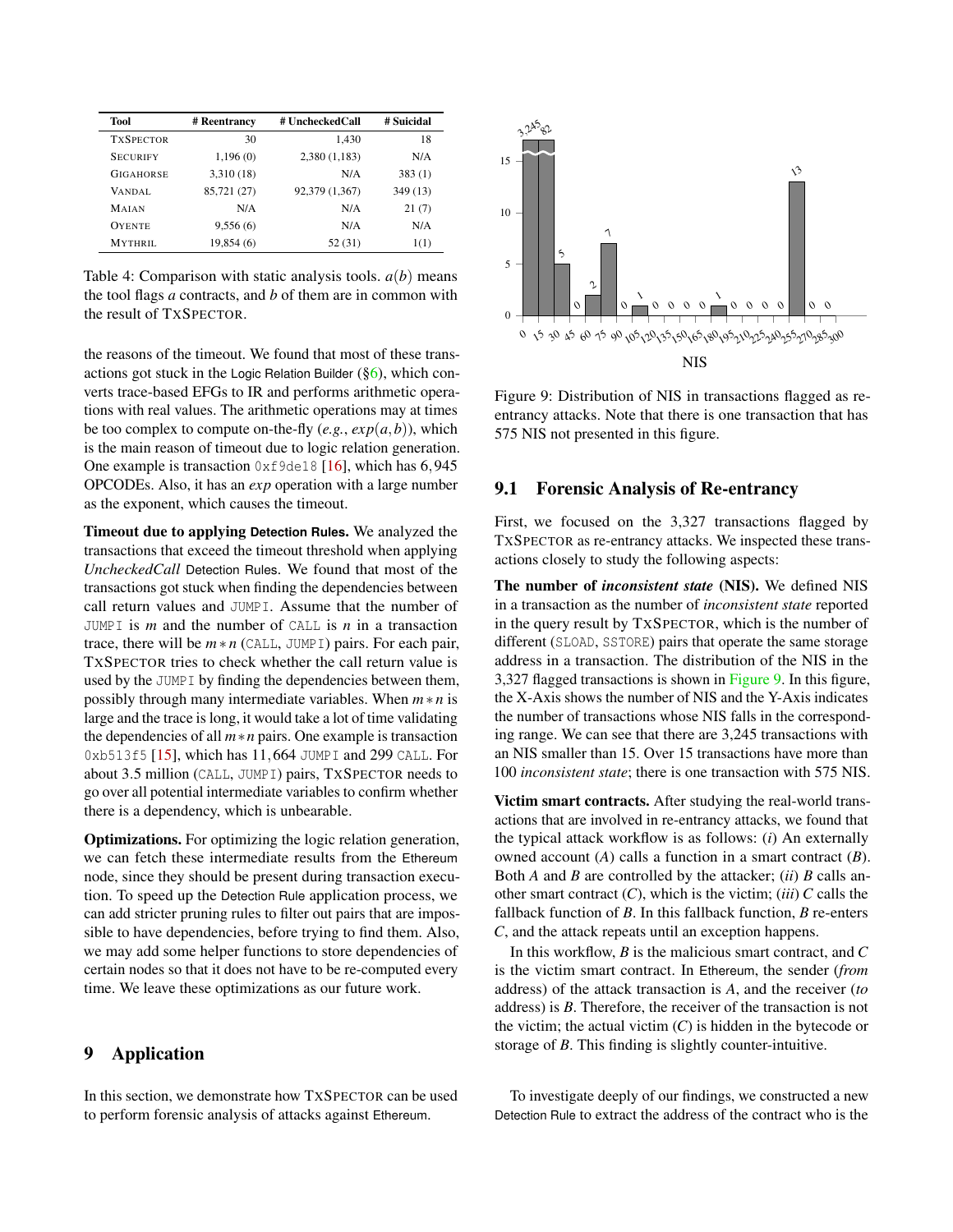<span id="page-13-1"></span><span id="page-13-0"></span>

Figure 10: Distribution of re-entrancy attacks on DAO.

owner of the storage address in an *inconsistent state*. For a single transaction, if it contains bytecode from multiple smart contracts that have *inconsistent state*, the Detection Rule reports the addresses of these smart contracts, as well as their NIS numbers, respectively. After the query, Attack Detector reports 318 unique victim addresses, the top 5 of which are shown in [Table 5.](#page-13-0) The top victim smart contract accounts for 4,803 NIS. The top 2 smart contracts combined contribute to over 8,600 NIS counts, which is more than half of the total NIS counts of all 318 victim smart contracts together.

Case Study – The DAO contract. A well-known re-entrancy attack is the DAO attack. We therefore performed a case study on the DAO smart contract, focusing on the time of the detected attacks and their NIS numbers. As mentioned in [§8.2,](#page-8-1) there are 98,914 transactions related to DAO. TXSPECTOR flags 2,108 of them as re-entrancy attacks. The distribution of these 2,108 transactions is shown in [Figure 10.](#page-13-1) From this figure, it is clear that most of the re-entrancy attacks on DAO happened in summer 2016, which is consistent with the news report on the infamous DAO attack [\[27\]](#page-15-2). We further studied the NIS of the re-entrancy transactions targeting the DAO contract. The distribution of NIS is shown in [Figure 11.](#page-13-2) Not surprisingly, re-entrancy transactions on DAO have much larger NIS counts. We can see that there are more than 1,700 transactions with an NIS larger than 100; Over 850 transactions have more than 500 *inconsistent state*; there are even 512 transactions with an NIS larger than 1,700.

#### 9.2 Forensics Analysis of UncheckedCall

TXSPECTOR flagged 178,229 transactions as attacks exploiting the *UncheckedCall* vulnerability, and they have 1,404 unique receiver addresses and 4,125 unique caller addresses.

Receiver Address. We listed the top 5 receiver addresses of *UncheckedCall* transactions in [Table 6.](#page-13-3) The top receiver smart contracts account for more than 30,000 transactions. The top

<span id="page-13-2"></span>

Figure 11: NIS in re-entrancy transactions on DAO.

3 receiver smart contracts combined contributed to about 50% of all *UncheckedCall* transactions. The No.3 smart contract belongs to *HybridExchange* [\[11\]](#page-15-35), which is a crypto wallet as well as an exchange platform.

Caller Address. We listed the top 5 caller addresses of *UncheckedCall* transactions [Table 6.](#page-13-3) The top caller was responsible for sending over 24,000 *UncheckedCall* transactions. The No.2 to No.5 callers each sent over 7,500 *UncheckedCall* transactions.

### 9.3 Forensic Analysis of Suicidal

TXSPECTOR flagged 23 transactions as *Suicidal*. We first investigated the reasons behind the 23 *Suicidal* transactions. Recall that the main requirement for *Suicidal* is *no permission check before* SELFDESTRUCT. After our investigation, we found that the reasons can be categorized into two classes:

- No permission check at all: There is no check at all in the transaction. 20 transactions fall into these category, meaning that they can be killed by anyone, as expected.
- Mistakes in checks: There are checks in the transaction, but it does not check the *msg.sender*. We find that there

<span id="page-13-3"></span>

| Category  | <b>Address</b>                             | <b>Tx Count</b> |
|-----------|--------------------------------------------|-----------------|
|           | 0x827727b4c3f75ea6eb6bd2cc256de40db2b13665 | 30,705          |
| Top 5     | 0x896b516eb300e61cfc96ee1de4b297374e7b70ed | 28,912          |
| Receiver  | 0x2cb4b49c0d6e9db2164d94ce48853bf77c4d883e | 24.254          |
| Addresses | 0x0000002c2155eblaaa8809e93f88873ddcf40c55 | 9.102           |
|           | 0x3d374d549f78503f3252fa18cc02237da008c9f7 | 8,524           |
|           | 0x49497a4d914ae91d34ce80030fe620687bf333fd | 24.254          |
| Top 5     | 0x17528a9314b090a13a97b4f167d7d525625c398d | 7.735           |
| Caller    | 0xe8a576d484c10bed29aed74d16d6958aa05f94aa | 7.703           |
| Addresses | 0x62460a5567d2823781604dc938e0eaf073d24d9d | 7.662           |
|           | 0x682ed78859e2235e03535e11d2396e1e200bf0d4 | 7.605           |

Table 6: Top 5 Receiver addresses and Caller addresses in *UncheckedCall* transactions.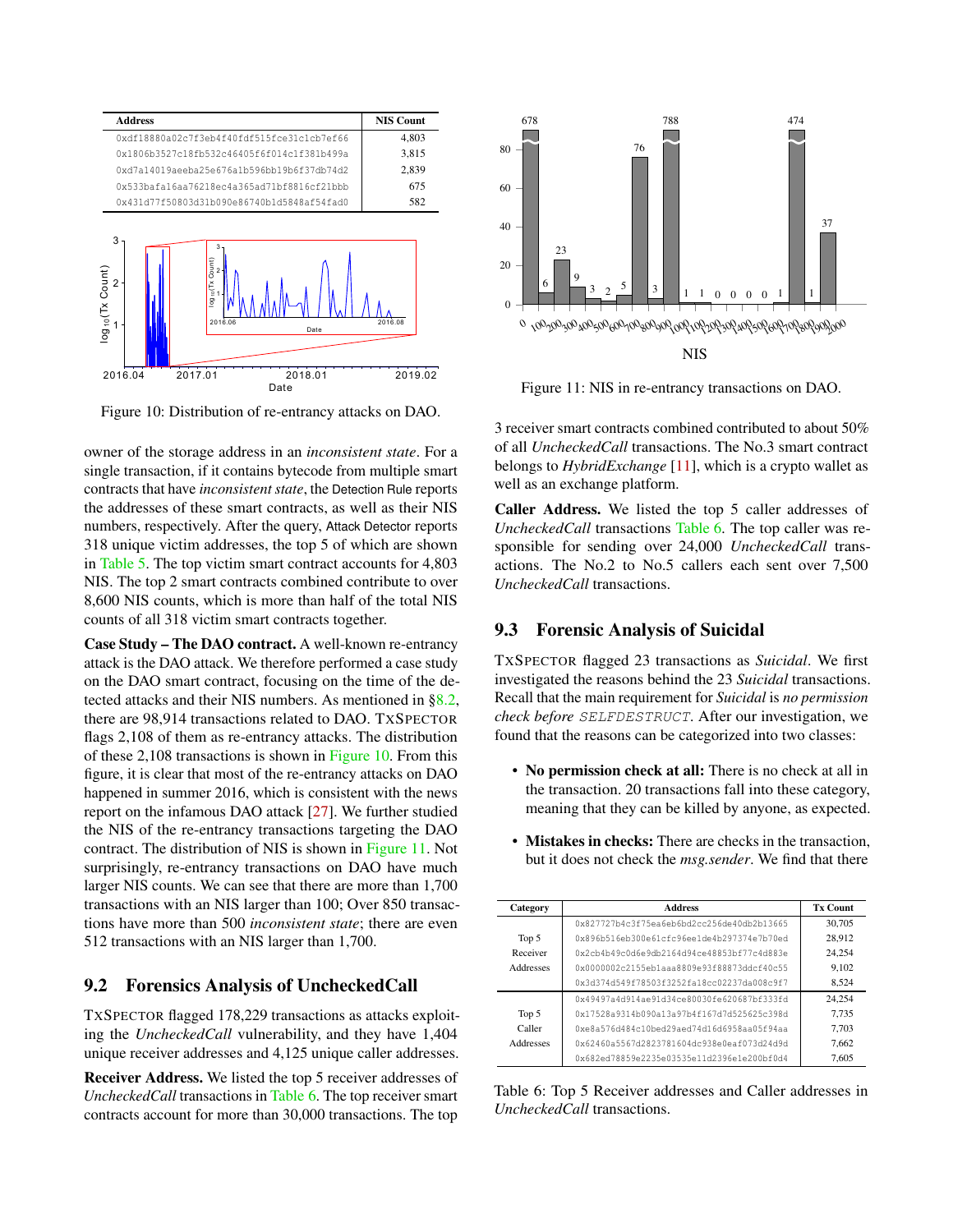<span id="page-14-0"></span>

| <b>Beneficiary Address</b>                 | <b>Tx Count</b> |
|--------------------------------------------|-----------------|
| 0x3a91b432b27eb9a805c9fd32d9f5517e9dd42aa4 |                 |
| 0x6e226310db63ac3701f657bcc62c153c1aaa3004 |                 |
| 0x15202d3d183708649451878f50982d5c1hh4d01h |                 |

Table 7: Common beneficiary addresses.

are 3 transactions containing checks, but they only check the *origin*, rather than the *msg.sender*, which is actually a *Misuse-of-origin* vulnerability. As a result, they can be killed by arbitrary caller.

Next, we inspected the flagged 23 transactions to study the caller address and the beneficiaries of the attacks:

- Caller Address. We checked whether these transactions were triggered by the same caller by clustering them based on the caller address. There were 4 sets of transactions having the same caller address, which have 3, 2, 2, 2 transactions in each set, respectively. We further checked the bytecode of the smart contracts in each set, and confirmed that they were actually identical. Contracts in each set are created by the same creator.
- Beneficiaries. When a smart contract (A) executes SELFDESTRUCT, it needs to specify an address of another account (B). The remaining Ether of A will be transferred into B. Therefore, we call B the *beneficiary*. We further checked the beneficiary address of these 23 transactions, and the common beneficiaries are shown in [Table 7.](#page-14-0) There were 3 sets of transactions having the same beneficiary, respectively; the top one is the beneficiary of 3 *Suicidal* transactions.

#### 10 Discussion

Time cost. As shown in [§8.1,](#page-8-2) it takes 1.03*s* on average to generate the logic relations for one transaction. Considering the amount of transactions in Ethereum, processing them in real-time would be very challenging. TXSPECTOR is designed as a forensic analysis framework on transactions, but not intended to be used as a real-time attack detection tool for Ethereum. Nevertheless, there are several ways to improve the performance of TXSPECTOR when generating logic relations. For example, multi-threading can be applied to generate logic relations of multiple transactions in parallel, since there is no dependency among the transactions.

Storage cost. It takes a lot of space to store the Logic Relation DB. To save space, TXSPECTOR can take measures to shrink the size of the Logic Relation DB. For example, standard serialization or compression libraries (*e.g.*, *gzip*) can be used when generating the logic relations. Moreover, TXSPECTOR can choose a subset of OPCODEs and only generate logic relations for these OPCODEs, instead of all of them, if the OPCODEs of interest are known before going through the Logic Relation Builder.

Transaction vs. bytecode. The benefit of studying transactions is that transactions contain information of how smart contracts interact with each other. Nevertheless, the bytecodelevel trace of a transaction only contains partial information of smart contracts; it only involves the functions that are invoked during this transaction. If a function in a smart contract is never invoked by others, there is no transaction associated with it. In this case, transactions cannot reveal any vulnerabilities related to this function of the smart contract. Nevertheless, if a smart contract is never involved in any transaction, the vulnerabilities are not exploited, either. Therefore, for forensic analysis, analyzing transactions is more meaningful than studying smart contract bytecode.

Reactive approach vs. proactive approach. As an attack detection and forensic analysis tool, TXSPECTOR examines transactions, which is reactive in nature, meaning that attacks can only be detected *after* they have occurred on the Ethereum blockchain. Unlike the proactive approaches (*e.g.*, static analysis) that detect vulnerabilities in smart contracts which may never be triggered, however, studying transactions can reveal *true* attacks happened in the past, and learn from them in a forensic perspective. On the other hand, static analysis tools complement TXSPECTOR since TXSPECTOR can only see parts of the smart contract bytecode. After TXSPECTOR uncovers an attack from a transaction, static analysis tools can be used to study the victim smart contract to identify other potential attack surfaces, as well as the attacker smart contract to learn about the attack mechanisms.

Efforts needed to design new rules. TXSPECTOR can only be used to perform forensic analysis on *known* attacks/vulnerabilities. In order to come up with the Detection Rules, the user needs to have some knowledge of the attacks/vulnerabilities she wants to detect, as well as the basic understanding of constructing the Detection Rules. In the open-source release of TXSPECTOR, we have provided rules of existing vulnerabilities for the users to choose from, so that they do not have to reinvent the wheel. Moreover, to minimize the effort that the user needs to put to develop a customized Detection Rule, we have also provided a list of APIs, as well as documentations/READMEs to help the user get on-board.

Other applications. In this paper, we show that TXSPECTOR can be used to detect 6 different kinds of attacks. However, the applications of TXSPECTOR are beyond detecting attacks and vulnerabilities; it can be used to perform forensic analysis on many other aspects from the transactions. For example, as shown in [§9.1,](#page-12-2) TXSPECTOR can be used to check whether a specific address is involved in a transaction, and, if so, perform certain analysis on the transaction. Also, it can be used to retrieve certain intermediate results to learn about transaction failure reasons.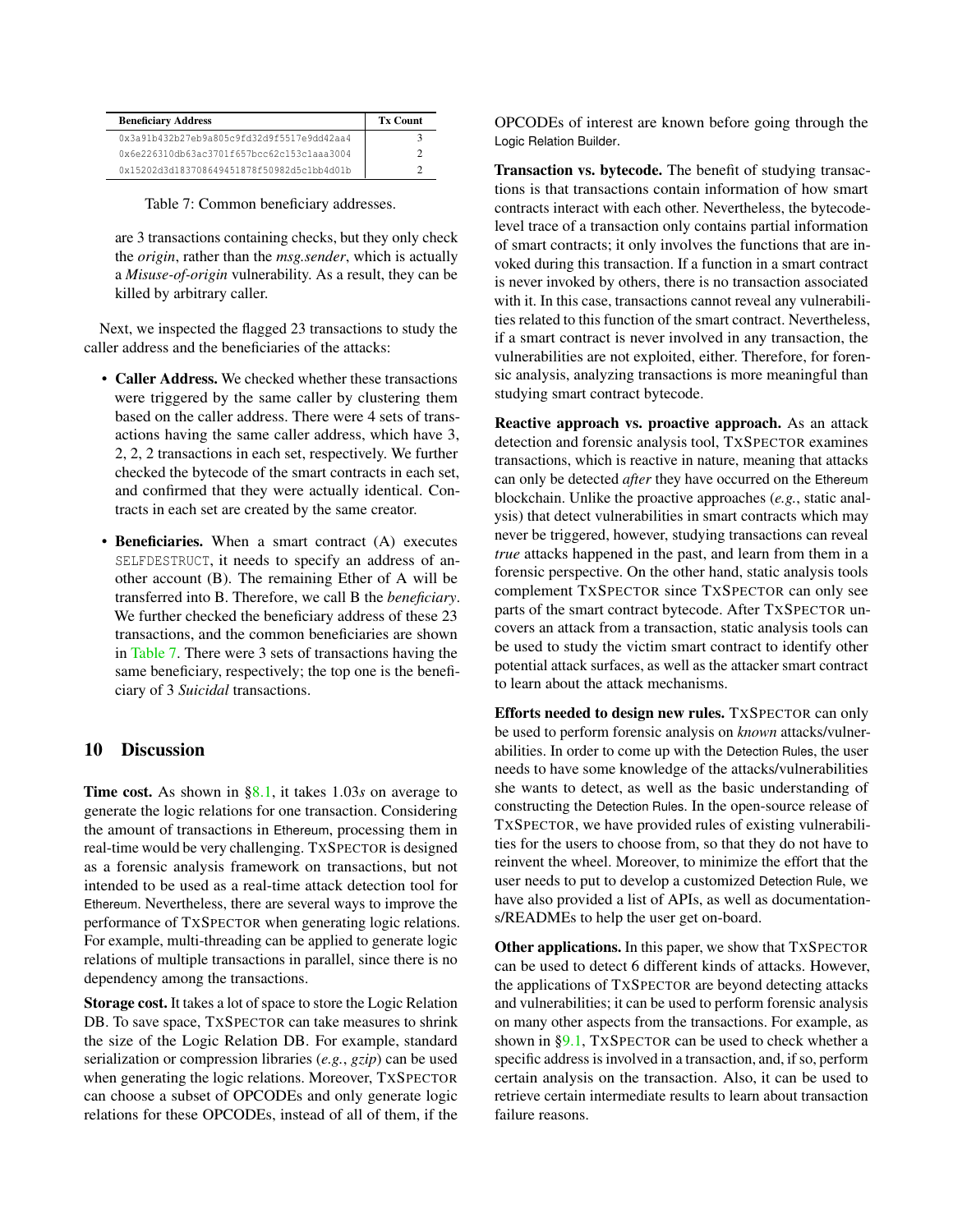### 11 Conclusion

We have presented TXSPECTOR, the *first* generic, open source, and logic-driven framework for studying Ethereum transactions at the bytecode level. TXSPECTOR supports customized Detection Rules defined by the users to detect Ethereum attacks. We present the design and implementation of TXSPECTOR, and demonstrate the construction of Detection Rules for detecting attacks in transactions. Our evaluation suggests that TXSPECTOR is effective. We also demonstrate how to use TXSPECTOR to perform forensic analysis on transactions.

### Acknowledgement

We thank the anonymous reviewers for their valuable comments. We also thank our shepherd, Thorsten Holz, for helping us improve our paper. This work is supported in part by the NSF grants 1718084, 1750809, 1834213 and 1834215.

### References

- <span id="page-15-3"></span>[1] N. Atzei, M. Bartoletti, and T. Cimoli, "A survey of attacks on ethereum smart contracts (sok)," in *International Conference on Principles of Security and Trust*. Springer, 2017.
- <span id="page-15-7"></span>[2] K. Bhargavan, A. Delignat-Lavaud, C. Fournet, A. Gollamudi, G. Gonthier, N. Kobeissi, N. Kulatova, A. Rastogi, T. Sibut-Pinote, N. Swamy *et al.*, "Formal verification of smart contracts: Short paper," in *Proceedings of the 2016 ACM Workshop on Programming Languages and Analysis for Security*. ACM, 2016.
- <span id="page-15-4"></span>[3] L. Brent, A. Jurisevic, M. Kong, E. Liu, F. Gauthier, V. Gramoli, R. Holz, and B. Scholz, "Vandal: A scalable security analysis framework for smart contracts," *arXiv preprint arXiv:1809.03981*, 2018.
- <span id="page-15-10"></span>[4] T. Chen, X. Li, Y. Wang, J. Chen, Z. Li, X. Luo, M. H. Au, and X. Zhang, "An adaptive gas cost mechanism for ethereum to defend against underpriced dos attacks," in *International Conference on Information Security Practice and Experience*. Springer, 2017.
- <span id="page-15-32"></span>[5] Coindesk, "Ethereum's two ethereums explained," [https:](https://www.coindesk.com/ethereum-classic-explained-blockchain) //www.coindesk.[com/ethereum-classic-explained-blockchain.](https://www.coindesk.com/ethereum-classic-explained-blockchain)
- <span id="page-15-22"></span>[6] ConsenSys, "Consensys/mythril: unchecked call return values," https://github.[com/ConsenSys/mythril/blob/develop/mythril/analysis/](https://github.com/ConsenSys/mythril/blob/develop/mythril/analysis/modules/unchecked_retval.py) [modules/unchecked\\_retval](https://github.com/ConsenSys/mythril/blob/develop/mythril/analysis/modules/unchecked_retval.py).py.
- <span id="page-15-5"></span>[7] ——, "Mythril classic," https://github.[com/ConsenSys/mythril-classic.](https://github.com/ConsenSys/mythril-classic)
- <span id="page-15-30"></span>[8] Dedaub, "Ethereum contract library," [https://contract-library](https://contract-library.com).com.
- <span id="page-15-31"></span>[9] ——, "Faq | ethereum contract library," [https://contract-library](https://contract-library.com/faq).com/ [faq.](https://contract-library.com/faq)
- <span id="page-15-11"></span>[10] E. Documentation, "Account types, gas, and transactions," http://ethdocs.[org/en/latest/contracts-and-transactions/account](http://ethdocs.org/en/latest/contracts-and-transactions/account-types-gas-and-transactions.html)[types-gas-and-transactions](http://ethdocs.org/en/latest/contracts-and-transactions/account-types-gas-and-transactions.html).html.
- <span id="page-15-35"></span>[11] Eidoo, "Hybrid exchange - eidoo," https://eidoo.[io/hybrid-crypto](https://eidoo.io/hybrid-crypto-exchange)[exchange.](https://eidoo.io/hybrid-crypto-exchange)
- <span id="page-15-28"></span>[12] Eth-sri, "Gas-dependent reentrancy - securify," [https://github](https://github.com/eth-sri/securify/blob/master/src/main/java/ch/securify/patterns/DAO.java).com/eth[sri/securify/blob/master/src/main/java/ch/securify/patterns/DAO](https://github.com/eth-sri/securify/blob/master/src/main/java/ch/securify/patterns/DAO.java).java.
- <span id="page-15-29"></span>[13] ——, "Reentrancy with constant gas - securify," [https:](https://github.com/eth-sri/securify/blob/master/src/main/java/ch/securify/patterns/DAOConstantGas.java) //github.[com/eth-sri/securify/blob/master/src/main/java/ch/securify/](https://github.com/eth-sri/securify/blob/master/src/main/java/ch/securify/patterns/DAOConstantGas.java) [patterns/DAOConstantGas](https://github.com/eth-sri/securify/blob/master/src/main/java/ch/securify/patterns/DAOConstantGas.java).java.
- <span id="page-15-27"></span>[14] ——, "Securify: Security scanner for ethereum smart contracts)," [https:](https://github.com/eth-sri/securify) //github.[com/eth-sri/securify.](https://github.com/eth-sri/securify)
- <span id="page-15-34"></span>[15] Etherscan, "Detection rules timeout example," [https:](https://etherscan.io/tx/0xb513f563987c842e1cbe65652de602069fbc5ba2-42eef77904497b69078f807b) //etherscan.[io/tx/0xb513f563987c842e1cbe65652de602069fbc5ba2-](https://etherscan.io/tx/0xb513f563987c842e1cbe65652de602069fbc5ba2-42eef77904497b69078f807b) [42eef77904497b69078f807b.](https://etherscan.io/tx/0xb513f563987c842e1cbe65652de602069fbc5ba2-42eef77904497b69078f807b)
- <span id="page-15-33"></span>[16] ——, "Logic relations timeout example," [https://etherscan](https://etherscan.io/tx/0xf9de1870affa8f6a760a2f330e4ede41b17eb10e98cc1af6e27393c78-a613a17).io/tx/ [0xf9de1870affa8f6a760a2f330e4ede41b17eb10e98cc1af6e27393c78](https://etherscan.io/tx/0xf9de1870affa8f6a760a2f330e4ede41b17eb10e98cc1af6e27393c78-a613a17) [a613a17.](https://etherscan.io/tx/0xf9de1870affa8f6a760a2f330e4ede41b17eb10e98cc1af6e27393c78-a613a17)
- <span id="page-15-26"></span>[17] ——, "Re-entrancy false positive example," [https://etherscan](https://etherscan.io/tx/0xd324962339c04ad16138a2b9a9732063c35221bf538b55e275dee6-a7cba78f8d).io/tx/ [0xd324962339c04ad16138a2b9a9732063c35221bf538b55e275dee6](https://etherscan.io/tx/0xd324962339c04ad16138a2b9a9732063c35221bf538b55e275dee6-a7cba78f8d) [a7cba78f8d.](https://etherscan.io/tx/0xd324962339c04ad16138a2b9a9732063c35221bf538b55e275dee6-a7cba78f8d)
- <span id="page-15-9"></span>[18] ethervm.io, "Ethereum virtual machine opcodes," [https://ethervm](https://ethervm.io).io.
- <span id="page-15-25"></span>[19] - folline solidity decompiler," [https://ethervm](https://ethervm.io/decompile).io/decompile.
- <span id="page-15-15"></span>[20] J. Feist, G. Grieco, and A. Groce, "Slither: a static analysis framework for smart contracts," in *2019 IEEE/ACM 2nd International Workshop on Emerging Trends in Software Engineering for Blockchain (WETSEB)*. IEEE, 2019.
- <span id="page-15-16"></span>[21] J. Frank, C. Aschermann, and T. Holz, "ETHBMC: A bounded model checker for smart contracts," in *29th USENIX Security Symposium (USENIX Security 20)*. USENIX Association, 2020.
- <span id="page-15-1"></span>[22] E. Github, "Solidity, the contract-oriented programming language," https://github.[com/ethereum/solidity.](https://github.com/ethereum/solidity)
- <span id="page-15-13"></span>[23] N. Grech, L. Brent, B. Scholz, and Y. Smaragdakis, "Gigahorse: Thorough, declarative decompilation of smart contracts," in *International Conference on Software Engineering (ICSE)*, 2019.
- <span id="page-15-12"></span>[24] S. Grossman, I. Abraham, G. Golan-Gueta, Y. Michalevsky, N. Rinetzky, M. Sagiv, and Y. Zohar, "Online detection of effectively callback free objects with applications to smart contracts," *Proceedings of the ACM on Programming Languages*, 2017.
- <span id="page-15-21"></span>[25] hackingdistributed, "Scanning live ethereum contracts for the "unchecked-send" bug," [http://hackingdistributed](http://hackingdistributed.com/2016/06/16/scanning-live-ethereum-contracts-for-bugs/).com/2016/06/16/ [scanning-live-ethereum-contracts-for-bugs/.](http://hackingdistributed.com/2016/06/16/scanning-live-ethereum-contracts-for-bugs/)
- <span id="page-15-18"></span>[26] E. Hildenbrandt, M. Saxena, X. Zhu, N. Rodrigues, P. Daian, D. Guth, and G. Rosu, "Kevm: A complete semantics of the ethereum virtual machine (2017)," *White paper*, 2017.
- <span id="page-15-2"></span>[27] B. Insider, "Digital currency ethereum is cratering because of a \$50 million hack," https://www.businessinsider.[com/dao-hacked-ethereum](https://www.businessinsider.com/dao-hacked-ethereum-crashing-in-value-tens-of-millions-allegedly-stolen-2016-6?r=UK)[crashing-in-value-tens-of-millions-allegedly-stolen-2016-6?r=UK.](https://www.businessinsider.com/dao-hacked-ethereum-crashing-in-value-tens-of-millions-allegedly-stolen-2016-6?r=UK)
- <span id="page-15-20"></span>[28] H. Jordan, B. Scholz, and P. Subotić, "Soufflé: On synthesis of program analyzers," in *International Conference on Computer Aided Verification*. Springer, 2016.
- <span id="page-15-8"></span>[29] S. Kalra, S. Goel, M. Dhawan, and S. Sharma, "Zeus: Analyzing safety of smart contracts," in *Proceedings of the 25th Annual Network and Distributed System Security Symposium*, 2018.
- <span id="page-15-17"></span>[30] J. Krupp and C. Rossow, "teether: Gnawing at ethereum to automatically exploit smart contracts," in *27th USENIX Security Symposium*, 2018.
- <span id="page-15-6"></span>[31] L. Luu, D.-H. Chu, H. Olickel, P. Saxena, and A. Hobor, "Making smart contracts smarter," in *Proceedings of the 2016 ACM SIGSAC conference on computer and communications security*. ACM, 2016.
- <span id="page-15-23"></span>[32] Microsoft, "Virtual machine series | microsoft azure," [https://](https://azure.microsoft.com/en-us/pricing/details/virtual-machines/series/) azure.microsoft.[com/en-us/pricing/details/virtual-machines/series/.](https://azure.microsoft.com/en-us/pricing/details/virtual-machines/series/)
- <span id="page-15-24"></span>[33] MongoDB, "Mongodb: The most popular database for modern apps," [https://www](https://www.mongodb.com/).mongodb.com/.
- <span id="page-15-0"></span>[34] S. Nakamoto et al., "Bitcoin: A peer-to-peer electronic cash system," 2008.
- <span id="page-15-14"></span>[35] I. Nikolić, A. Kolluri, I. Sergey, P. Saxena, and A. Hobor, "Finding the greedy, prodigal, and suicidal contracts at scale," in *Proceedings of the 34th Annual Computer Security Applications Conference*. ACM, 2018.
- <span id="page-15-19"></span>[36] D. Park, Y. Zhang, M. Saxena, P. Daian, and G. Rosu, "A formal verification tool for ethereum vm bytecode," in *Proceedings of the 26th*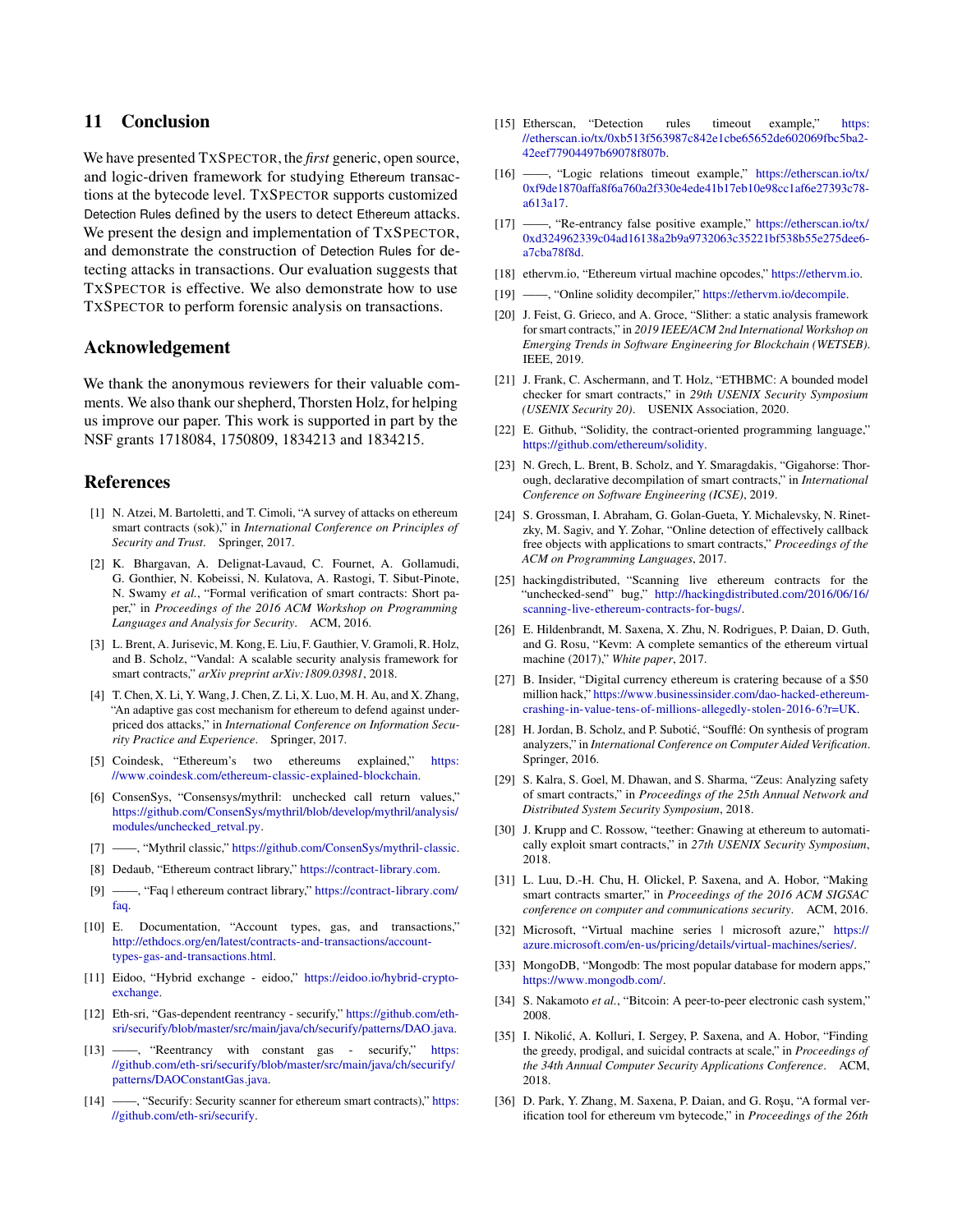*ACM Joint Meeting on European Software Engineering Conference and Symposium on the Foundations of Software Engineering*. ACM, 2018.

- <span id="page-16-6"></span>[37] D. Perez and B. Livshits, "Smart contract vulnerabilities: Does anyone care?" *arXiv preprint arXiv:1902.06710*, 2019.
- <span id="page-16-7"></span>[38] M. Rodler, W. Li, G. Karame, and L. Davi, "Sereum: Protecting existing smart contracts against re-entrancy attacks," in *Proceedings of the 26th Network and Distributed System Security Symposium*, 2019.
- <span id="page-16-12"></span>[39] smartdec, "Smartcheck - a static tool to detects vulnerabilities in solidity programs," https://github.[com/smartdec/smartcheck.](https://github.com/smartdec/smartcheck)
- <span id="page-16-8"></span>[40] N. Swamy, C. Hriţcu, C. Keller, A. Rastogi, A. Delignat-Lavaud, S. Forest, K. Bhargavan, C. Fournet, P.-Y. Strub, M. Kohlweiss *et al.*, "Dependent types and multi-monadic effects in f," in *ACM SIGPLAN Notices*. ACM, 2016.
- <span id="page-16-13"></span>[41] S. Tikhomirov, E. Voskresenskaya, I. Ivanitskiy, R. Takhaviev, E. Marchenko, and Y. Alexandrov, "Smartcheck: Static analysis of ethereum smart contracts," in *2018 IEEE/ACM 1st International Workshop on Emerging Trends in Software Engineering for Blockchain (WETSEB)*. IEEE, 2018.
- <span id="page-16-0"></span>[42] T. N. Y. Times, "A hacking of more than \$50 million dashes hopes in the world of virtual currency," [https://www](https://www.nytimes.com/2016/06/18/business/dealbook/hacker-may-have-removed-more-than-50-million-from-experimental-cybercurrency-project.html).nytimes.com/2016/ [06/18/business/dealbook/hacker-may-have-removed-more-than-50](https://www.nytimes.com/2016/06/18/business/dealbook/hacker-may-have-removed-more-than-50-million-from-experimental-cybercurrency-project.html) [million-from-experimental-cybercurrency-project](https://www.nytimes.com/2016/06/18/business/dealbook/hacker-may-have-removed-more-than-50-million-from-experimental-cybercurrency-project.html).html.
- <span id="page-16-2"></span>[43] TrailOfBits, "Manticore: Symbolic execution tool," [https://github](https://github.com/trailofbits/manticore).com/ [trailofbits/manticore.](https://github.com/trailofbits/manticore)
- <span id="page-16-3"></span>[44] P. Tsankov, A. Dan, D. Drachsler-Cohen, A. Gervais, F. Buenzli, and M. Vechev, "Securify: Practical security analysis of smart contracts," in *Proceedings of the 2018 ACM SIGSAC Conference on Computer and Communications Security*. ACM, 2018.
- <span id="page-16-11"></span>[45] usyd blockchain, "Vandal: Static program analysis framework for ethereum smart contract bytecode)," [https://github](https://github.com/usyd-blockchain/vandal).com/usyd[blockchain/vandal.](https://github.com/usyd-blockchain/vandal)
- <span id="page-16-5"></span>[46] G. Wood et al., "Ethereum: A secure decentralised generalised transaction ledger," *Ethereum project yellow paper*, 2014.
- <span id="page-16-1"></span>[47] Zeppelin, "The parity wallet hack explained - zeppelin blog," https://blog.zeppelin.[solutions/on-the-parity-wallet-multisig-hack-](https://blog.zeppelin.solutions/on-the-parity-wallet-multisig-hack-405a8c12e8f7)[405a8c12e8f7.](https://blog.zeppelin.solutions/on-the-parity-wallet-multisig-hack-405a8c12e8f7)

### <span id="page-16-4"></span>A Other Detection Rules

### <span id="page-16-9"></span>A.1 Timestamp Dependence

Description. When a smart contract's control flow depends on the states of the block or the transaction, it can be abused by a miner who may manipulate these states. For example, a contract may use the TIMESTAMP OPCODE to obtain the timestamp of the current block, and perform certain actions based on the result. However, the TIMESTAMP may be manipulated by the miners. If a smart contract contains a conditional jump which contains such OPCODEs in the condition, it has the *Timestamp Dependence* vulnerability.

Requirements. We adapt the detection criteria of another bytecode analysis tool, SMARTCHECK [\[39,](#page-16-12) [41\]](#page-16-13), to define the requirements of *Timestamp Dependence* attacks in transactions. There are two requirements: (*i*) **TIMESTAMP**: There is at least one TIMESTAMP OPCODE in the transaction. (*ii*) **TIMESTAMP**-**JUMPI** dependency: there is a JUMPI which

<span id="page-16-14"></span>

| TimestampDependence(args):-            |
|----------------------------------------|
| % TIMESTAMP-JUMPI dependency           |
| op_TIMESTAMP(_, tsVal, tsIdx, $1,$ _), |
| jumpiDep(jumpiIdx, 1, tsIdx, tsVal).   |

Figure 12: *Timestamp Dependence* Detection Rules.

depends on the result of the TIMESTAMP OPCODE. If a transaction satisfies the requirements, it means that the current timestamp is used in a control-flow decision, which leads to the *Timestamp Dependence* attacks.

**Detection Rules**. The goal of the Detection Rules is to detect the TIMESTAMP-JUMPI dependency. Similar to the Re-entrancy Detection Rules shown in [Figure 5,](#page-7-1) we define the Detection Rules for detecting *Timestamp Dependence* attacks in [Figure 12.](#page-16-14) The Detection Rules extract all TIMESTAMP and JUMPI in the transaction, and check whether there is a TIMESTAMP-JUMPI dependency. The depth of them is set to 1 to capture the attack of the receiver smart contract only.

### <span id="page-16-10"></span>A.2 Misuse of Origin

Description. Let tx.origin denote the original sender of a transaction and msg.sender denote the immediate sender. The tx.origin (ORIGIN OPCODE) returns the address of the first message sender of the transaction, rather than the caller of current function, *i.e.*, msg.sender (CALLER OP-CODE). When a smart contract mistakenly use the ORIGIN to check its caller, it contains the *Misuse-of-origin* vulnerability, which can be exploited by a malicious contract that relay transactions.

Requirements. To check *Misuse-of-origin* attacks, TXSPEC-TOR needs to examine the following two requirements: (*i*) **ORIGIN**: The transaction contains a ORIGIN OPCODE. (*ii*) **ORIGIN**-**JUMPI** dependency or **ORIGIN**-**SSTORE** dependency: There is a conditional jump or a storage write that depends on the result of ORIGIN. Note that if it is a conditional jump, it should not come from a comparison between *tx.origin* and msg.sender (*e.g.*, tx.origin == msg.sender), which is a legitimate usage of tx.origin.

When a conditional jump or a storage write depending on the tx.origin, and it is not a comparison between tx.origin and msg.sender, it means that the ORIGIN is misused, thus a *Misuse-of-origin* attack.

**Detection Rules**. The Detection Rules for detecting *Misuse-oforigin* are shown in [Figure 13.](#page-17-2) The Detection Rules first extract all the ORIGIN OPCODEs in the transaction. Then the Detection Rules check the two conditions, respectively: For the ORIGIN-JUMPI dependency, they find all JUMPIs that depend on ORIGIN (line 5), and remove those comparisons between tx.origin and msg.sender via the cmpOrigin Detection Rule (line 6); For the ORIGIN-SSTORE dependency, they find all SSTOREs (line 9) and check whether any of them depends